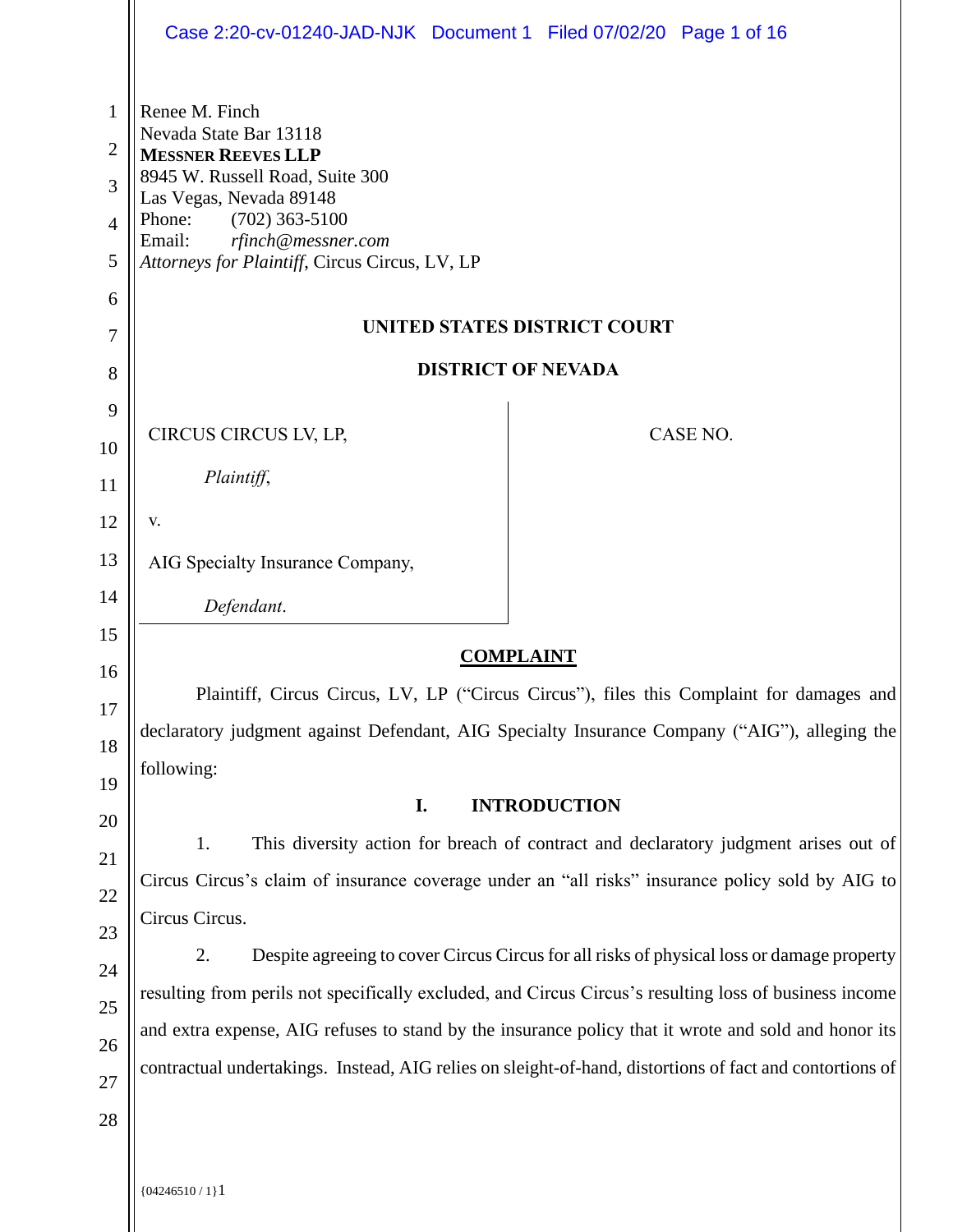| Case 2:20-cv-01240-JAD-NJK Document 1 Filed 07/02/20 Page 2 of 16 |  |  |
|-------------------------------------------------------------------|--|--|
|                                                                   |  |  |

| $\mathbf{1}$   | law to escape from Circus Circus's covered claim. But no illusion or death-defying feat can alter the                                                                                           |
|----------------|-------------------------------------------------------------------------------------------------------------------------------------------------------------------------------------------------|
| $\overline{2}$ | plain language of AIG's policy and the broad all risks coverage that it provides.                                                                                                               |
| 3              | II.<br><b>THE PARTIES</b>                                                                                                                                                                       |
| $\overline{4}$ | 3.<br>Plaintiff Circus Circus LV, LP is a limited partnership organized under the laws of the                                                                                                   |
| 5              | State of Nevada, with its principal place of business at 2880 Las Vegas Boulevard South, Las Vegas,                                                                                             |
| 6              | NV 89109.                                                                                                                                                                                       |
| 7              | Defendant AIG Specialty Insurance Company is an Illinois insurance company, with<br>4.                                                                                                          |
| 8              | its principal place of business located in the State of New York.                                                                                                                               |
| 9              | 5.<br>AIG is authorized to do business and issue insurance policies in the State of Nevada.                                                                                                     |
| 10             | <b>JURISDICTION &amp; VENUE</b><br>III.                                                                                                                                                         |
| 11             | 6.<br>This Court has jurisdiction over this action pursuant to 28 U.S.C. § 1332, as the parties                                                                                                 |
| 12             | are completely diverse in citizenship and the amount in controversy exceeds \$75,000, exclusive of                                                                                              |
| 13             | interests and costs.                                                                                                                                                                            |
| 14             | 7.<br>Venue is proper in this District under 28 U.S.C. § 1391 because Circus Circus's                                                                                                           |
| 15             | principal place of business is in this District and a substantial portion of the events and omissions                                                                                           |
| 16             | giving rise to the claims and losses that occurred within the District.                                                                                                                         |
| 17             | IV.<br><b>FACTUAL BACKGROUND</b>                                                                                                                                                                |
| 18             | 8.<br>Circus Circus is a sprawling 2.8 million square foot casino complex situated on over                                                                                                      |
| 19             | 70 acres of land with a physical address of 2880 Las Vegas Boulevard South, Las Vegas, Nevada. It                                                                                               |
| 20             | has over 1,100 gaming attractions, nearly 3,800 rooms, and employs more than 2,200 individuals. The                                                                                             |
| 21             | number of guests that Circus Circus welcomes onto its property is staggering—over 5,800 people per                                                                                              |
| 22             | day.                                                                                                                                                                                            |
| 23             | 9.<br>AIG is an insurance company that sold an "all risks" insurance policy to Circus Circus                                                                                                    |
| 24             | providing coverage to Circus Circus against "all risks of direct physical loss or damage to Insured                                                                                             |
| 25             | Property [i.e., the entire casino complex] from a Covered Cause of Loss."<br>(See Policy No.                                                                                                    |
| 26             | 018257119, attached as Exhibit A, at CCPOLICY_0018 (the "Policy").)                                                                                                                             |
| 27             |                                                                                                                                                                                                 |
| 28             | <sup>1</sup> Terms defined in the Policy are signified by the use of <b>bold</b> typeface. Unless otherwise stated, the use of <b>bold</b> typeface<br>signifies the use of same in the Policy. |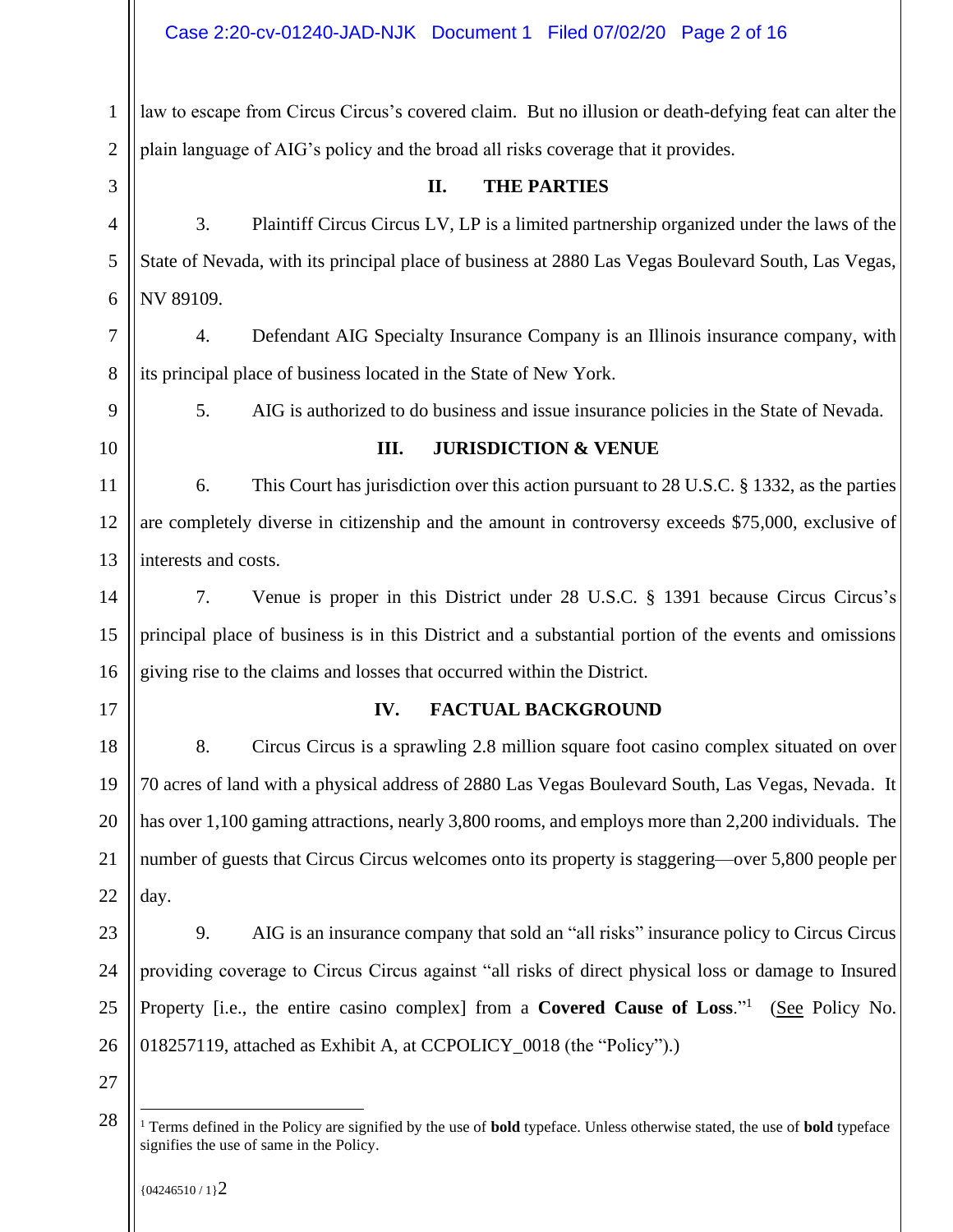# Case 2:20-cv-01240-JAD-NJK Document 1 Filed 07/02/20 Page 3 of 16

| $\mathbf{1}$   | 10.                                                                                                                                                                                                                                                                   | As used in the Policy's insuring agreement, the term "physical loss" is separate, distinct         |  |  |  |  |
|----------------|-----------------------------------------------------------------------------------------------------------------------------------------------------------------------------------------------------------------------------------------------------------------------|----------------------------------------------------------------------------------------------------|--|--|--|--|
| $\overline{2}$ |                                                                                                                                                                                                                                                                       | and has an independent meaning from the term "damage."                                             |  |  |  |  |
| 3              | 11.                                                                                                                                                                                                                                                                   | In the Policy, the term "Covered Cause of Loss" is defined as "peril or other type of              |  |  |  |  |
| 4              |                                                                                                                                                                                                                                                                       | loss, not otherwise excluded under this policy." Exhibit A, at CCPOLICY_0042.                      |  |  |  |  |
| 5              | 12.                                                                                                                                                                                                                                                                   | The term "peril" is not defined in the Policy.                                                     |  |  |  |  |
| 6              | 13.                                                                                                                                                                                                                                                                   | The phrase "other type of loss" is not defined in the Policy.                                      |  |  |  |  |
| $\tau$         | 14.                                                                                                                                                                                                                                                                   | The Policy also covers Circus Circus's business interruption losses that result from a             |  |  |  |  |
| 8              |                                                                                                                                                                                                                                                                       | <b>Covered Cause of Loss</b> (i.e., a "peril or other type of loss"). Exhibit A, at CCPOLICY_0025. |  |  |  |  |
| 9              | 15.                                                                                                                                                                                                                                                                   | The Policy provides up to \$500 million in coverage for physical loss or damage of                 |  |  |  |  |
| 10             |                                                                                                                                                                                                                                                                       | property and up to \$96,774,307 in coverage for loss of business income.<br>Exhibit A, at          |  |  |  |  |
| 11             |                                                                                                                                                                                                                                                                       | CCPOLICY_0001, CCPOLICY_0061.                                                                      |  |  |  |  |
| 12             | 16.                                                                                                                                                                                                                                                                   | The Policy has an effective term of December 20, 2019 through December 20, 2020.                   |  |  |  |  |
| 13             | 17.                                                                                                                                                                                                                                                                   | In exchange for AIG's agreement to take on Circus Circus's risk of loss, AIG charged               |  |  |  |  |
| 14             |                                                                                                                                                                                                                                                                       | Circus Circus a \$1.6 million premium.                                                             |  |  |  |  |
| 15             | 18.                                                                                                                                                                                                                                                                   | Circus Circus has satisfied all conditions precedent to coverage under the Policy                  |  |  |  |  |
| 16             | including the payment of all premiums.                                                                                                                                                                                                                                |                                                                                                    |  |  |  |  |
| 17             | A.                                                                                                                                                                                                                                                                    | <b>COVID-19 is a Deadly Communicable Disease</b>                                                   |  |  |  |  |
| 18             | 19.                                                                                                                                                                                                                                                                   | COVID-19 is a deadly communicable disease that has already infected over 2.6 million               |  |  |  |  |
| 19             |                                                                                                                                                                                                                                                                       | people in the United States and caused more than 127,000 deaths. <sup>2</sup>                      |  |  |  |  |
| 20             | 20.                                                                                                                                                                                                                                                                   | The CDC estimates that infection rates for COVID-19 are likely at least ten times                  |  |  |  |  |
| 21             | higher than reported. $3$                                                                                                                                                                                                                                             |                                                                                                    |  |  |  |  |
| 22             | 21.                                                                                                                                                                                                                                                                   | There is no publicly available vaccine for COVID-19.                                               |  |  |  |  |
| 23             | 22.                                                                                                                                                                                                                                                                   | The World Health Organization ("WHO") has declared the COVID-19 outbreak a                         |  |  |  |  |
| 24             |                                                                                                                                                                                                                                                                       | pandemic, and President Trump has declared a nationwide emergency due to the public health         |  |  |  |  |
| 25             |                                                                                                                                                                                                                                                                       | emergency caused by the COVID-19 outbreak in the United States.                                    |  |  |  |  |
| 26             |                                                                                                                                                                                                                                                                       |                                                                                                    |  |  |  |  |
| 27             |                                                                                                                                                                                                                                                                       |                                                                                                    |  |  |  |  |
| 28             | <sup>2</sup> See https://www.cdc.gov/coronavirus/2019-ncov/cases-updates/cases-in-us.html (last viewed July 1, 2020).<br><sup>3</sup> See https://www.nbcnews.com/health/health-news/cdc-says-covid-19-cases-u-s-may-be-10-n1232134 (last viewed July<br>$1, 2020$ ). |                                                                                                    |  |  |  |  |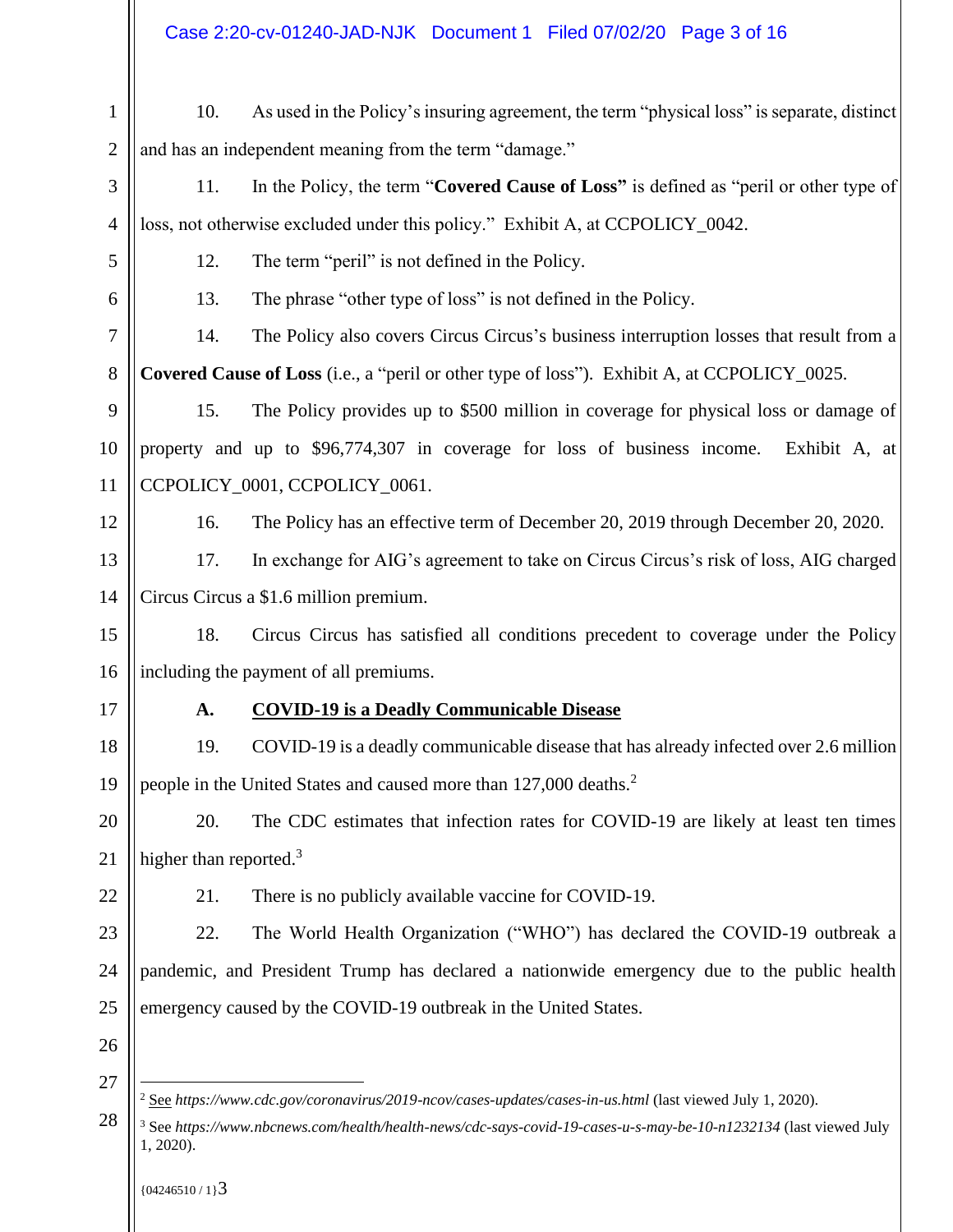$\mathfrak{D}$ 23. The incubation period for COVID-19—the time between exposure and symptom onset—can be up to 14 days.<sup>4</sup>

24. During this pre-symptomatic period, infected persons can be contagious and disease transmission can occur before the infected person shows any symptoms or has any reason to believe they are infected.<sup>5</sup>

6 7 25. Not only is COVID-19 spread by human-to-human transfer, but the WHO has confirmed that COVID-19 can exist on contaminated objects or surfaces.<sup>6</sup>

8 9 10 26. According to a study documented in *The New England Journal of Medicine*, COVID-19 was detectable in aerosols for up to three hours, up to four hours on copper, up to 24 hours on cardboard, and up to three days on plastic and stainless steel.<sup>7</sup>

11

1

3

4

5

27. All of these materials are used by Circus Circus throughout its facilities and operations.

12 13 14 28. The study's results suggest that individuals could become infected with COVID-19 through indirect contact with surfaces or objects used by an infected person, whether they were symptomatic or not.<sup>8</sup>

15

16

17

18

19

20

#### **B. Orders Because of COVID-19, Physical Loss of Property, and Physical Damage to Property**

29. In an effort to slow the spread of COVID-19 and as a direct result of a **Covered Cause of Loss** to property located within 1 mile of Circus Circus, federal, state and local governments imposed unprecedented directives, referred to as "Stay at Home Orders," prohibiting travel into the

21 22 23 24 <sup>5</sup> See *https://www.who.int/docs/default-source/coronaviruse/situation-reports/20200402-sitrep-73-covid-19.pdf?sfvrsn=5ae25bc7\_2* ("In a small number of case reports and studies, pre-symptomatic transmission has been documented through contact tracing efforts and enhanced investigation of clusters of confirmed cases. This is supported by data suggesting that some people can test positive for COVID-19 from 1-3 days before they develop symptoms. Thus, it is possible that people infected with COVID-19 could transmit the virus before significant symptoms develop.") (last viewed July 1, 2020).

25 26 <sup>6</sup> See *https://www.who.int/news-room/commentaries/detail/modes-of-transmission-of-virus-causing-covid-19 implications-for-ipc-precaution-recommendations* ("[T]ransmission of the COVID-19 virus can occur by direct contact with infected people and indirect contact with surfaces in the immediate environment or with objects used on the infected person") (last viewed July 1, 2020).

27 28 <sup>7</sup> See *https://www.nih.gov/news-events/news-releases/new-coronavirus-stable-hours-surfaces* (last viewed July 1, 2020); see also *https://www.who.int/news-room/commentaries/detail/modes-of-transmission-of-virus-causing-covid-19 implications-for-ipc-precaution-recommendations* (last viewed July 1, 2020).

 $8$   $\underline{\text{Id}}$ .

<sup>4</sup> See *https://www.who.int/docs/default-source/coronaviruse/situation-reports/20200402-sitrep-73-covid-19.pdf?sfvrsn=5ae25bc7\_2* (last viewed July 1, 2020).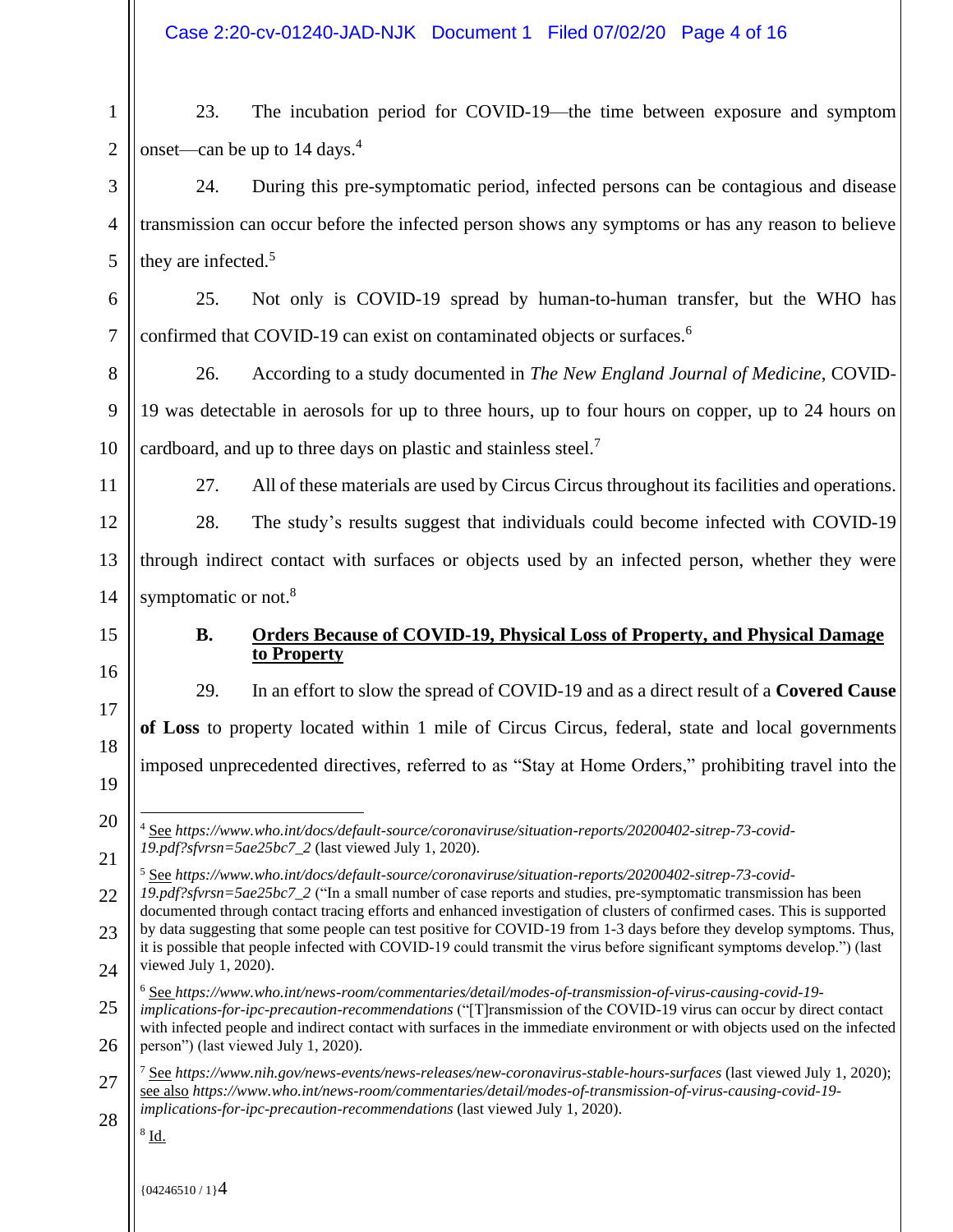#### Case 2:20-cv-01240-JAD-NJK Document 1 Filed 07/02/20 Page 5 of 16

1 2 United States, requiring certain businesses to close and requiring residents to remain in their homes unless performing "essential" activities.

3 4 30. The Stay at Home Orders required businesses deemed "non-essential" to be closed. Inperson work was not permitted.

5

31. The Stay at Home Orders also severely affected businesses classified as "essential."

6 7 32. The Stay at Home Orders have caused and are continuing to cause a total or partial prohibition of access to Circus Circus.

8 9 33. The Stay at Home Orders have caused and are continuing to cause the necessary partial or total interruption of Circus Circus's business operations.

10 11 12 34. Although some have recently been relaxed, Stay at Home Orders remain in effect as of the date of filing and have caused and continue to cause a total or partial prohibition of access to Circus Circus and the necessary partial or total interruption of Circus Circus's business operations.

13 14 35. As a business that relies on materials and customers from right next door to across the country to around the world, Circus Circus is subject to these various Stay at Home Orders.

15 16 36. The physical loss and damage caused by COVID-19 and the threat of further physical loss or damage caused by COVID-19 has had a devastating effect on Circus Circus's business.

17 18 37. Likewise, the Stay at Home Orders and the physical loss of Insured Property caused by those Orders has had a devastating effect on Circus Circus's business.

19 20 21 22 38. On March 12, 2020, Nevada Governor Steve Sisolak declared a state of emergency in the state of Nevada citing the presence of COVID-19 and its impact on lives and property. (See NV Exec. Decl. of Emergency, dated March 12, 2020, http://gov.nv.gov/News/Emergency\_Orders/2020/2020-03-12\_-\_COVID-

23 19 Declaration of Emergency/, attached as Exhibit B).

24 25 26 27 28 39. Five days later, pursuant to his March 12, 2020, Declaration, Governor Sisolak further ordered all gaming activities in the state to close at midnight on March 17, 2020. (See NV Exec. Emergency Order, dated March 17, 2020, http://gov.nv.gov/uploadedFiles/govnewnvgov/ Content/News/Emergency\_Orders/2020\_attachments/2020-03-17-NV-Health-Reponse-COVID19- Risk-Management-Initiative-2.pdf, attached as Exhibit C).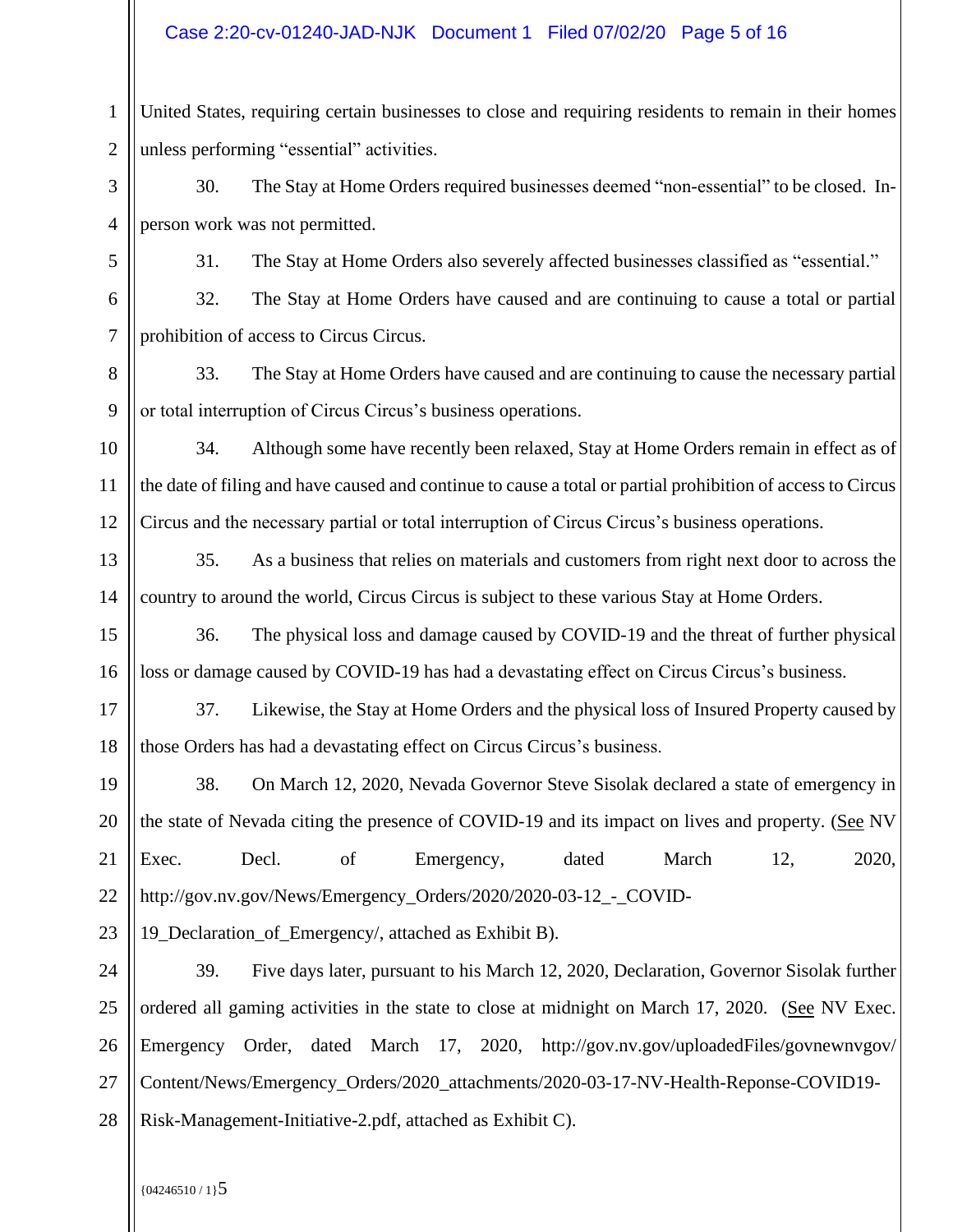Case 2:20-cv-01240-JAD-NJK Document 1 Filed 07/02/20 Page 6 of 16

40. As a direct result of COVID-19 and these Orders, Circus Circus closed its doors at 12:01 AM on March 18, 2020.

3 4 41. Persons infected with COVID-19 were present at Circus Circus prior to March 18, 2020.

42. In fact, during the period January 1, 2020, to March 18, 2020, Circus Circus employees recorded more than 1,600 sick days. During that same period, Circus Circus had more than 337,000 registered guests from all over the world.

8 9 10 11 43. On March 20, 2020, Governor Sisolak, again noting the need to protect property and persons, ordered all non-essential businesses to close and restricted the activities of essential businesses. (See NV Exec. Emergency Decl., Directive No. 3, dated March 20, 2020, http://gov.nv.gov/News/Emergency\_Orders/2020/2020-03-20\_-\_COVID-

12 13 14 19 Declaration of Emergency Directive 003 (Attachments): and related regulations, http://gov.nv.gov/uploadedFiles/govnewnvgov/Content/News/Emergency\_Orders/2020\_attachments /2020-03-20\_COVID-19\_DPS\_DEM\_EmergencyRegulations.pdf, attached as Exhibit D).

15 16 17 18 19 20 44. On April 29, 2020, Governor Sisolak issued a Directive explaining, among other things, the basis for the closure and Stay at Home Orders stating specifically that the ability of COVID-19 "to survive on surfaces for indeterminate periods of time renders some property unusable and contributes to contamination, damage, and property loss …." (See NV Exec. Emergency Decl. Directive No. 16, dated April 29, 2020, http://gov.nv.gov/News/Emergency Orders/2020/2020-04-29 - COVID-19\_Declaration\_of\_Emergency\_Directive\_016\_(Attachments)/, attached as Exhibit E).

21

22

23

24

1

2

5

6

7

## **C. Circus Circus Notifies AIG of a Covered Claim**

45. On March 20, 2020, Circus Circus notified AIG that it had experienced, and was continuing to experience, a covered loss as a consequence of the physical loss and damage caused by COVID-19 and the resulting Stay at Home Orders and other civil authority orders.

25 26 46. On June 19, 2020, AIG sent Circus Circus a written denial of its claim setting forth the reasons that AIG is refusing to pay the claim.

27 28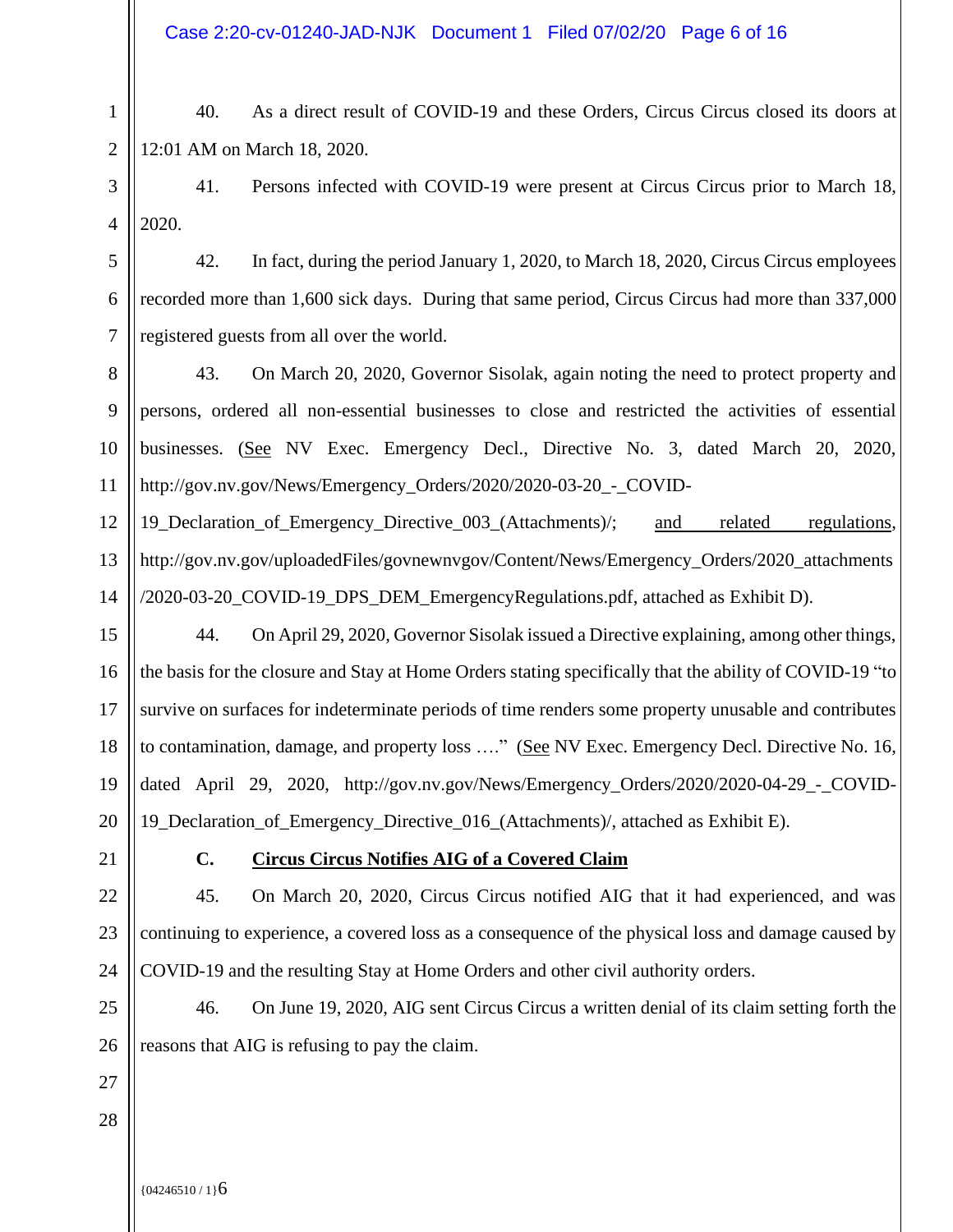2 3

4

5

6

7

1

## **D. The "All Risks" Coverage Is Triggered**

47. The "All Risks" Coverage AIG sold to Circus Circus provides that "[s]ubject to all of the terms and conditions of this **Policy**, [AIG] insures [Circus Circus] against all risks of direct physical loss or damage to Insured Property from a **Covered Cause of Loss**." Exhibit A, at CCPOLICY\_0018.

48. The Policy defines **Covered Cause of Loss** as "a peril or other type of loss, not otherwise excluded under this **Policy.**" Exhibit A, at CCPOLICY\_0042.

- 8 9 49. COVID-19, a highly contagious disease for which there is no known vaccine, is a peril not excluded under the **Policy**.
- 10

11

50. COVID-19, therefore, is a **Covered Cause of Loss**.

51. The Stay at Home Orders are a peril or other type of loss not excluded under the **Policy**.

12

52. The Stay at Home Orders, therefore, are **Covered Causes of Loss.**

13 14 15 53. Circus Circus experienced "direct physical loss" of its property from one or more **Covered Causes of Loss** commencing at midnight on March 17, 2020, and continuing to the present. 54. Circus Circus also experienced direct "physical damage" to its property because of

16 17 COVID-19. COVID-19 causes physical damage to property because it contaminates objects and surfaces as described above.

18 19 55. Circus Circus, therefore, experienced direct "physical damage" to its property from a **Covered Cause of Loss** commencing on or about March 17, 2020, and continuing to the present.

20

## **E. The Policy's Business Interruption Coverage (a.k.a. Time Element Coverage)**

21 22 23 56. AIG Policy also covers the "actual loss of income sustained by the Insured during the necessary partial or total interruption of the Insured's business operations … directly resulting from a Covered Cause of Loss …." Exhibit A, at CCPOLICY\_0025.

24 25 26 27 57. The Policy states that, "[i]n the event the Insured is prevented … from continuing its business operations or services and is unable … [t]o continue business operations or services … then [AIG] shall be liable … for the actual loss of income sustained during the Period of Interruption." Exhibit A, at CCPOLICY\_0025.

28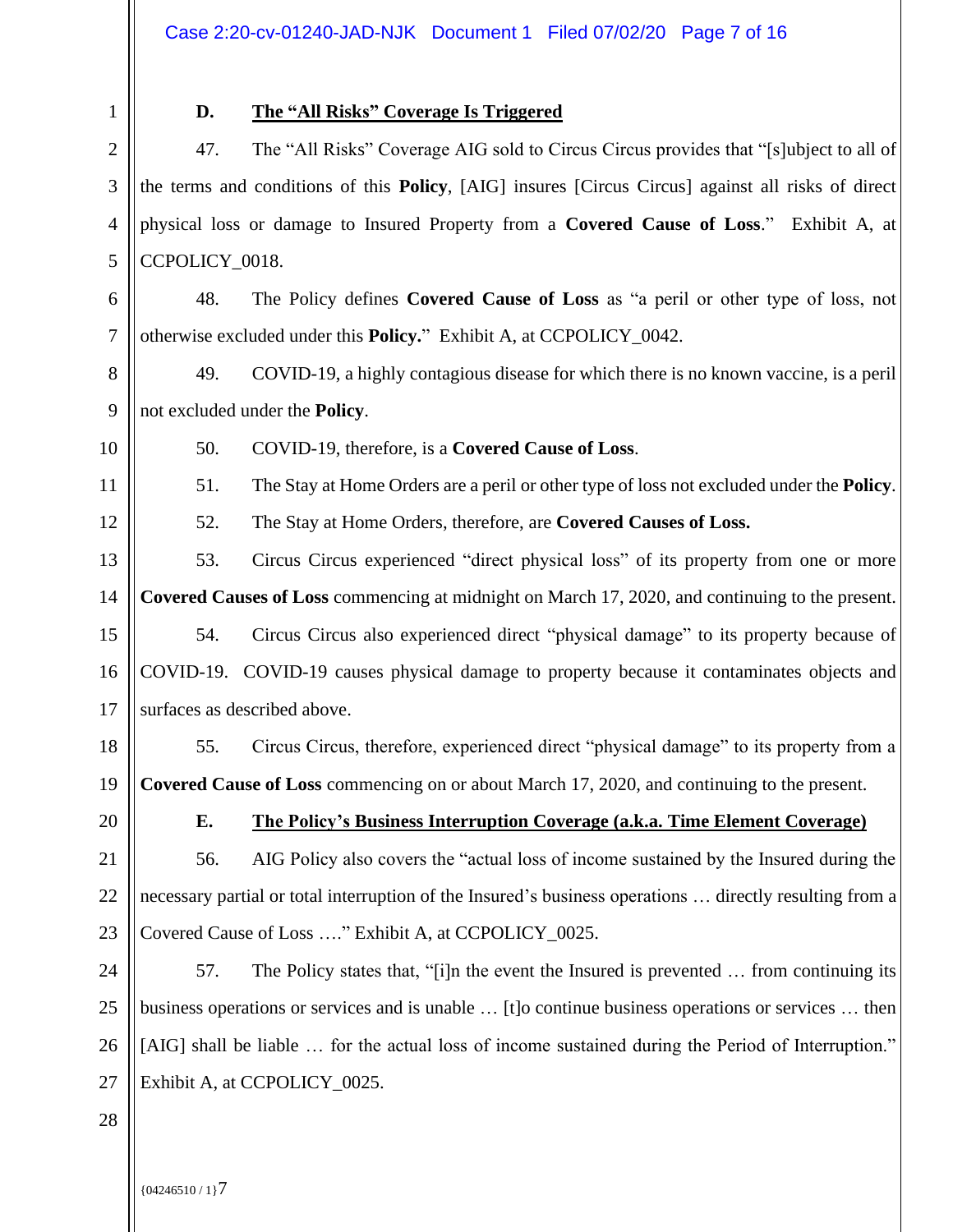1 2 58. Circus Circus's business operations have been interrupted since March 18, 2020, as a direct result of covered "peril or other type of loss."

3 4 59. The partial or total interruption of Circus Circus's business operations remains ongoing.

5 6 7 60. Circus Circus has sustained and will continue to sustain loss of business income, incur extra expense and sustain other insured losses as a result of the partial or total interruption of its business.

8

#### **F. The Policy's "Additional" Coverages**

9 10 61. In addition, AIG's Policy provides certain other coverages that are implicated, including, but not limited to, the following:

11

#### **i.** *Contingent Time Element coverage*

12 13 14 15 16 62. The AIG policy covers Contingent Time Element, which is defined as the "direct physical loss or damage to property … of a direct supplier or direct customer … by a **Covered Cause of Loss**, and such loss or damage [w]holly or partially prevents any direct supplier from supplying their goods and/or services; or, wholly or partially prevents any direct customer from accepting the Insured's goods and/or services." Exhibit A, at CCPOLICY\_0027.

17 18 63. Circus Circus's direct suppliers and customers have experienced direct physical loss and/or damage to their to their property from a covered "peril or other type of loss."

19 20 21 64. The direct physical loss or damage to property of Circus Circus's direct customers and suppliers has prevented the suppliers from suppling their goods and services to Circus Circus and the customers from accepting Circus Circus's goods and services.

22 23 24 25 65. Circus Circus has sustained and will continue to sustain loss of business income, incur extra expense and sustain other insured losses resulting from Circus Circus's direct suppliers' and customers' inability to supply their goods and services and accept Circus Circus's goods and services, respectively.

26 27

28

66. These losses are covered under the Policy's Contingent Time Element coverage.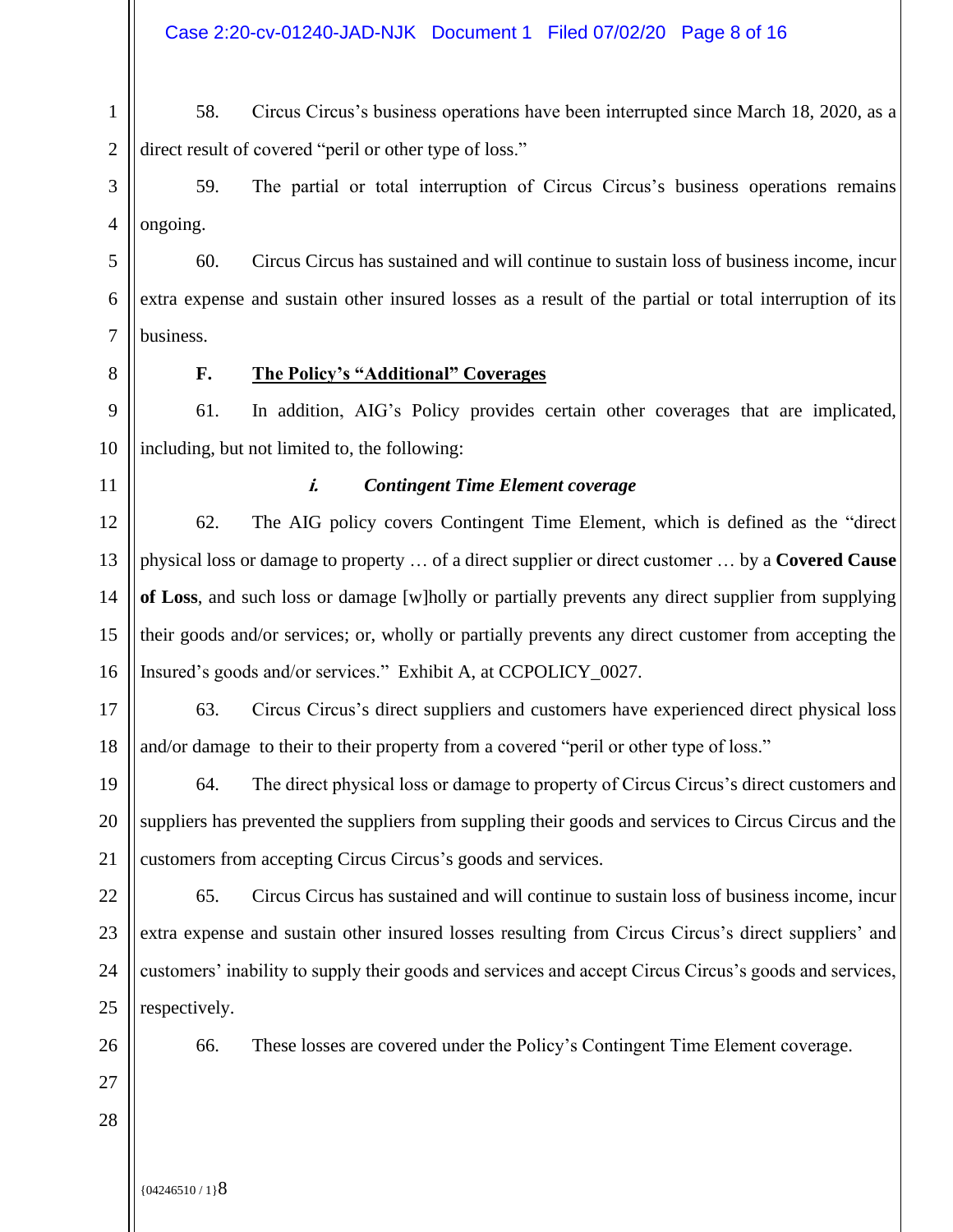2 3

1

#### **ii.** *Extra Expense coverage*

4 5 6 7 67. The AIG Policy covers Extra Expense, which is defined as the extra costs "incurred to temporarily continue as nearly normal as practicable the conduct of the Insured's business … resulting from direct physical loss or damage by a **Covered Cause of Loss**." Exhibit A, at CCPOLICY\_0028. 68. Circus Circus has incurred extra cost to maintain its business as a result of the physical loss and/or physical damage from a covered "peril or other type of loss." 69. These reasonable and necessary extra costs incurred by Circus Circus are covered under

8 the Policy's Extra Expense coverage.

9

#### **iii.** *Ingress & Egress coverage*

10 11 12 13 70. The AIG policy covers Ingress and Egress, which is defined by the Policy as "loss of income and Extra Expense … when partial or total physical ingress to or egress from the Insured's … property is prohibited as a direct result of a Covered Cause of Loss to the property of others within [1 mile]." Exhibit A, at CCPOLICY\_0028, CCPOLICY\_0006.

14 15 16 71. Circus Circus lost business income and incurred extra cost because of restricted access to its property that is a direct result of a covered "peril or other type of loss" at properties and businesses within 1 mile.

17 18 72. This loss of business income and extra cost sustained by Circus Circus is covered under the Policy's Ingress & Egress coverage.

19

#### **iv.** *Civil Authority coverage*

20 21 22 23 24 25 73. The AIG Policy covers the actual loss of income and extra expense sustained because of an Interruption by Civil or Military Authority, which is defined by the Policy as "loss of income and Extra Expense sustained during the period of time when an order of civil … authority prohibits total or partial access to the Insured's … property, provided such orders are the direct result of a Covered Cause of Loss to the property of others and [within 1 mile]." CCPOLICY\_0028, CCPOLICY\_0006.

26 27 28 74. Circus Circus has lost business income and incurred extra cost because of government orders that prohibit access to the casino complex which are the direct result of a covered "peril or other type of loss" within 1 mile of the insured location.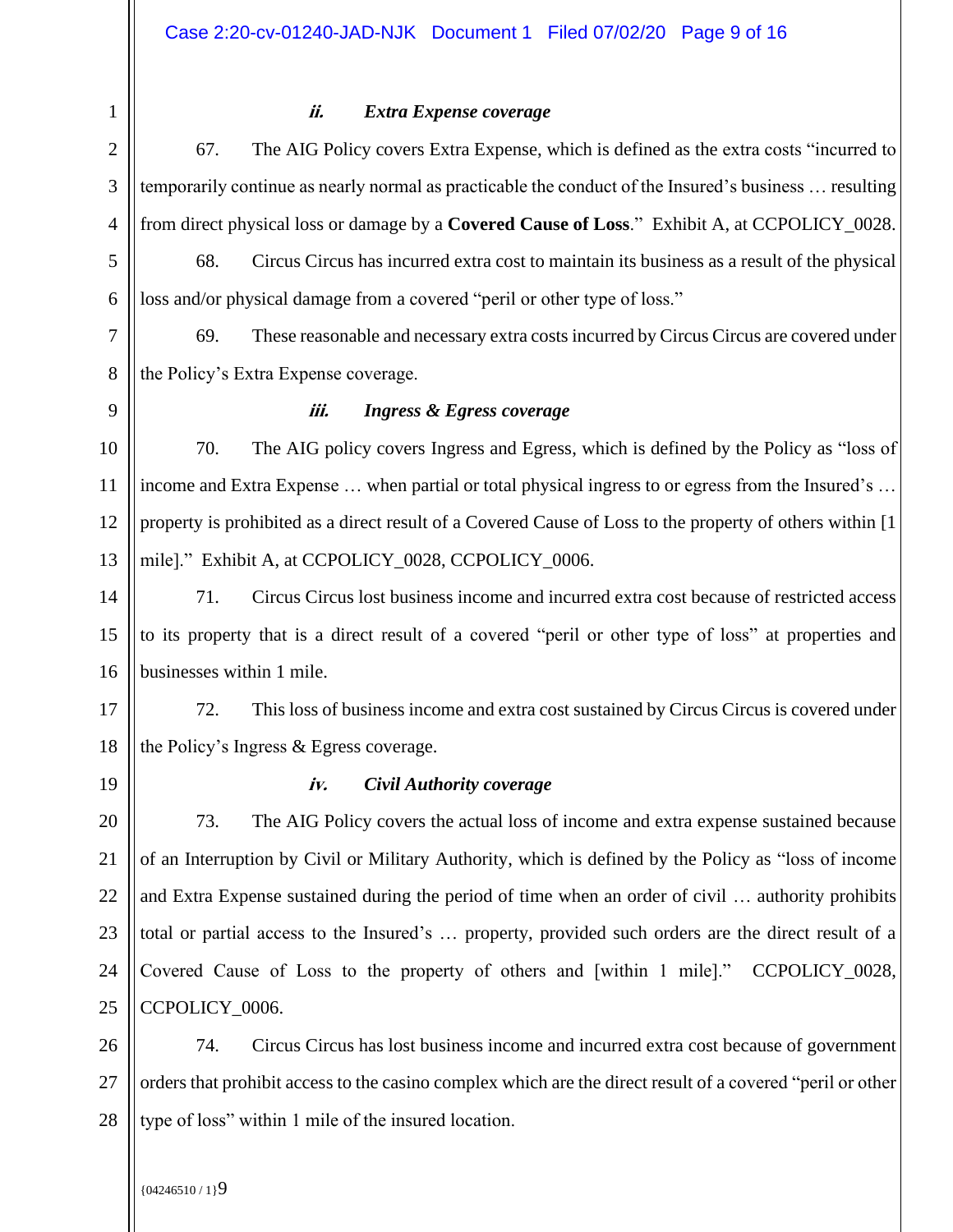|                |                    | Case 2:20-cv-01240-JAD-NJK Document 1 Filed 07/02/20 Page 10 of 16                                                                                                                                                                                       |
|----------------|--------------------|----------------------------------------------------------------------------------------------------------------------------------------------------------------------------------------------------------------------------------------------------------|
| $\mathbf{1}$   | 75.                | This loss of income and extra cost sustained by Circus Circus is covered under the                                                                                                                                                                       |
| $\mathbf{2}$   |                    | Policy's Civil Authority coverage.                                                                                                                                                                                                                       |
| 3              | G.                 | <b>No Exclusion Applies</b>                                                                                                                                                                                                                              |
| $\overline{4}$ | 76.                | No exclusion in the Policy applies to Circus Circus's claim. To the extent AIG                                                                                                                                                                           |
| 5              |                    | contends any exclusion(s) apply, such exclusion(s) are ambiguous and/or unenforceable.                                                                                                                                                                   |
| 6              | 77.                | The Policy's exclusion for Pollutants or Contaminants states:                                                                                                                                                                                            |
| 7<br>8         |                    | Except as otherwise provided under the Additional Coverages and Additional Time<br>Element Coverages (and in such event, only to the extent provided therein), the<br>Company does not insure for loss or damage caused directly or indirectly by any of |
| 9              |                    | the following perils. Such loss or damage is excluded regardless of any other cause or<br>event contributing concurrently or in any sequence to the loss or damage. These                                                                                |
| 10             |                    | exclusions apply whether or not the loss event results in widespread damage or<br>affects a substantial area:                                                                                                                                            |
| 11             |                    |                                                                                                                                                                                                                                                          |
| 12             |                    | $\ast$<br>$\ast$<br>∗                                                                                                                                                                                                                                    |
| 13             |                    | f. The actual, alleged or threatened release, discharge, escape or dispersal of<br>Pollutants or Contaminants, all whether direct or indirect, proximate or remote                                                                                       |
| 14             |                    | or in whole or in part caused by, contributed to or aggravated by any Covered<br>Cause of Loss under this Policy.                                                                                                                                        |
| 15             |                    | Exhibit A, at CCPOLICY_0018-19.                                                                                                                                                                                                                          |
| 16             |                    |                                                                                                                                                                                                                                                          |
| 17             | 78.                | Exclusion f does not apply to Circus Circus's claimed loss.                                                                                                                                                                                              |
| 18             | 79.                | Among other things, exclusion f requires a "release, discharge, escape or dispersal of                                                                                                                                                                   |
| 19             |                    | Pollutants or Contaminants."                                                                                                                                                                                                                             |
| 20             | 80.                | COVID-19 was not "release[d], discharge[d], escape[d] or disperse[d]."                                                                                                                                                                                   |
| 21             | 81.                | COVID-19 is a global pandemic of unknown origin.                                                                                                                                                                                                         |
| 22             | 82.                | Nor is COVID-19 a <b>Pollutant or Contaminant</b> as that term is defined by the Policy.                                                                                                                                                                 |
| 23             | 83.                | <b>Pollutants or Contaminants is defined as:</b>                                                                                                                                                                                                         |
| 24             |                    | any solid, liquid, gaseous or thermal irritant or contaminant, including smoke, vapor,<br>soot, fumes, acids, alkalis, chemicals and waste, which after its release can cause or                                                                         |
| 25             |                    | threaten damage to human health or human welfare or causes or threatens damage,<br>deterioration, loss of value, marketability or loss of use to property insured hereunder,                                                                             |
| 26             |                    | including, but not limited to, bacteria, virus, or hazardous substances listed in<br>applicable environmental state, federal or foreign law or regulation, or as designated                                                                              |
| 27             |                    | by the U.S. Environmental Protection Agency or similar applicable state or foreign<br>governmental authority                                                                                                                                             |
| 28             |                    |                                                                                                                                                                                                                                                          |
|                | ${04246510 / 1}10$ |                                                                                                                                                                                                                                                          |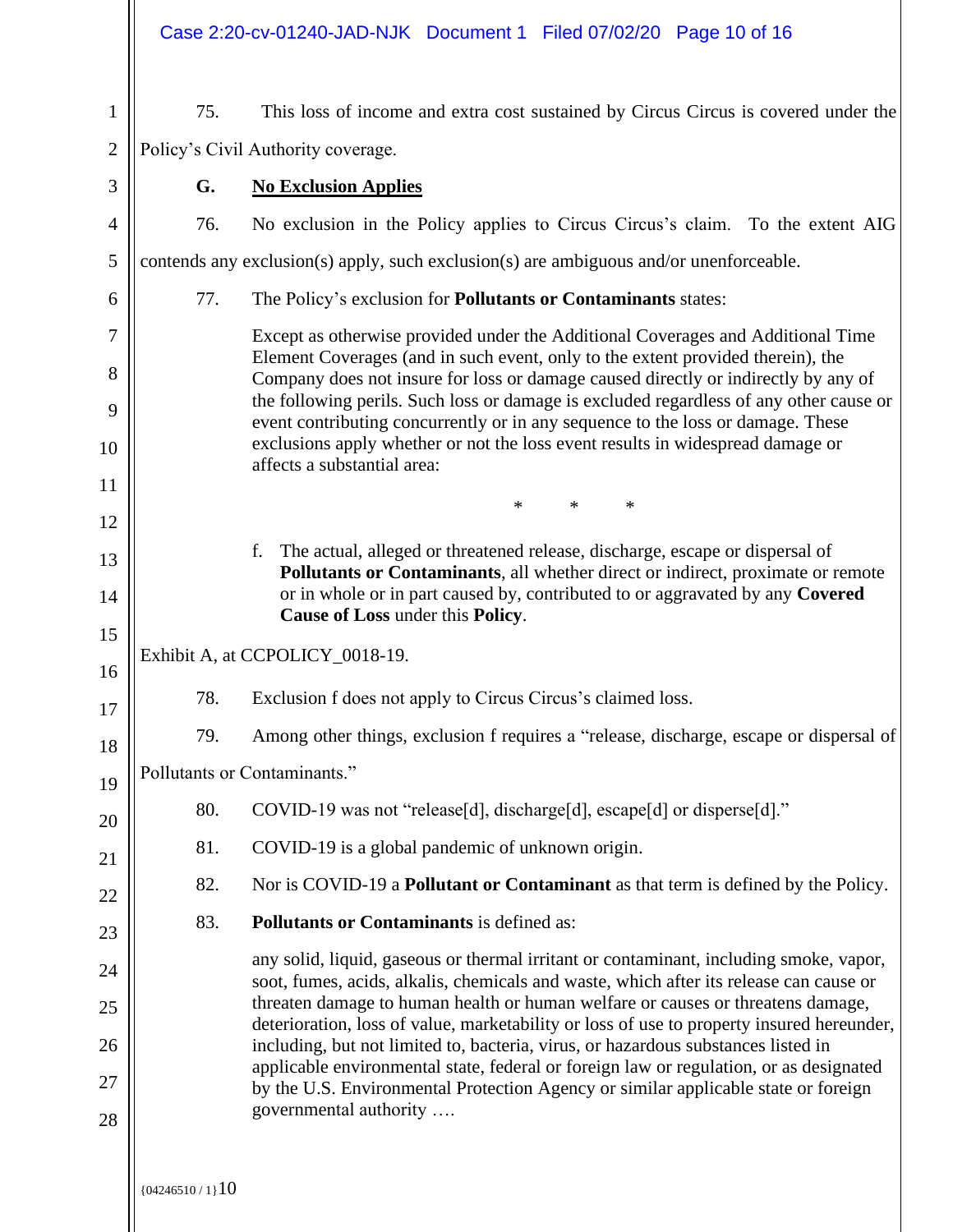|                  | Case 2:20-cv-01240-JAD-NJK Document 1 Filed 07/02/20 Page 11 of 16                             |  |
|------------------|------------------------------------------------------------------------------------------------|--|
| $\mathbf{1}$     | Exhibit A, at CCPOLICY_0048.                                                                   |  |
| $\mathbf{2}$     | Unlike Pollutants or Contaminants, as that term is defined in the Policy, as alleged,<br>84.   |  |
| $\mathfrak{Z}$   | COVID-19 is a communicable disease for which there is no known vaccine.                        |  |
| $\overline{4}$   | 85.<br>The definition of <b>Pollutants or Contaminants</b> does not include communicable       |  |
| 5                | disease.                                                                                       |  |
| 6                | 86.<br>However, AIG certainly could have added an exclusion to the Policy for loss caused      |  |
| $\boldsymbol{7}$ | by or resulting from communicable disease.                                                     |  |
| 8                | 87.<br>AIG likewise could have added an exclusion to the Policy for loss caused by or          |  |
| 9                | resulting from pandemic.                                                                       |  |
| 10               | Indeed, exclusions for both communicable disease and pandemic were in use in the<br>88.        |  |
| 11               | insurance industry when AIG sold the Policy to Circus Circus.                                  |  |
| 12               | <b>Circus Circus's Claim</b><br>Н.                                                             |  |
| 13               | Having sustained loss covered under the Policy, Circus Circus submitted a claim to<br>89.      |  |
| 14               | AIG. AIG has wrongfully failed to accept coverage for the claim.                               |  |
| 15               | AIG's failure to accept coverage for Circus Circus's claim is based on AIG's failure to<br>90. |  |
| 16               | faithfully apply its own Policy language.                                                      |  |
| 17               | AIG's wrongful denial of coverage has caused Circus Circus to suffer and continue to<br>91.    |  |
| 18               | suffer significant damages.                                                                    |  |
| 19               | <b>COUNT I</b>                                                                                 |  |
| 20               | <b>Declaratory Judgment</b>                                                                    |  |
| 21               | 92.<br>Circus Circus repeats and realleges the allegations in the preceding paragraphs.        |  |
| 22               | 93.<br>Circus Circus seeks a declaration of the parties' rights and duties under the Policy    |  |
| 23               | pursuant to 28 U.S.C. § 2201. A justiciable controversy exists between Circus Circus and AIG   |  |
| 24<br>25         | concerning the availability of coverage under the Policy for Circus Circus's claim.            |  |
| 26               | 94.<br>The controversy between Circus Circus and AIG is ripe for judicial review.              |  |
| 27               | 95.<br>Nevada has adopted the Uniform Declaratory Judgment Act for purposes of declaring       |  |
| 28               | parties' right in this precise circumstance.                                                   |  |
|                  |                                                                                                |  |

 $\left| \right|$  {04246510 / 1} 11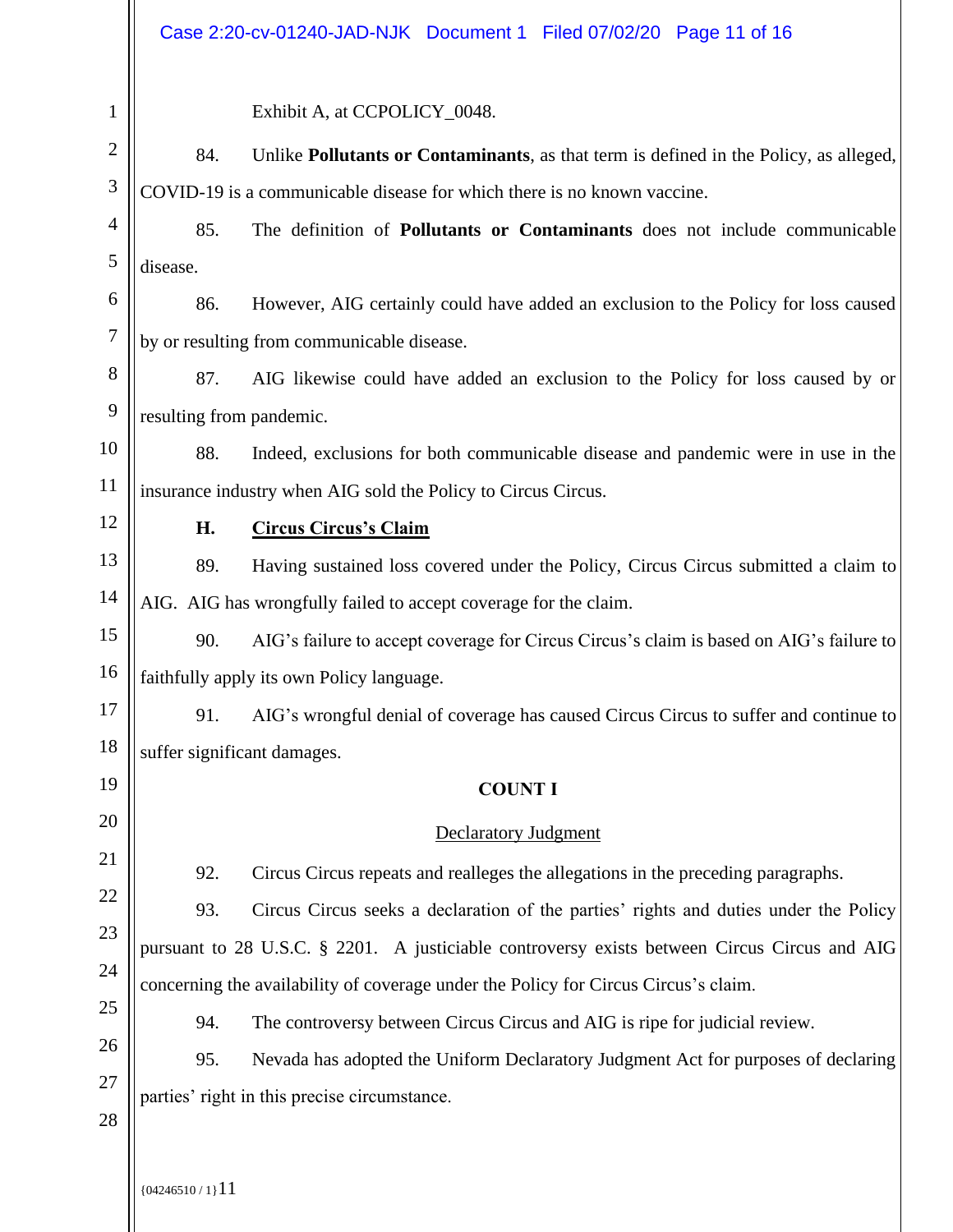|    |                          | Case 2:20-cv-01240-JAD-NJK Document 1 Filed 07/02/20 Page 12 of 16                                      |
|----|--------------------------|---------------------------------------------------------------------------------------------------------|
| 1  | 96.                      | Accordingly, Circus Circus seeks a declaration from the Court that:                                     |
| 2  |                          | The various coverage provisions identified herein are triggered by Circus<br>a.                         |
| 3  |                          | Circus's claim;                                                                                         |
| 4  |                          | No Policy exclusion applies to bar or limit coverage for Circus Circus's claim;<br>$\mathbf b$ .<br>and |
| 5  |                          | The Policy covers Circus Circus's claim.<br>c.                                                          |
| 6  |                          | <b>COUNT II</b>                                                                                         |
| 7  |                          | <b>Breach of Contract</b>                                                                               |
| 8  |                          | (Property Loss and Damage)                                                                              |
| 9  | 97.                      | Circus Circus repeats and realleges the allegations in the preceding paragraphs.                        |
| 10 | 98.                      | The Policy is a valid and enforceable contract between Circus Circus and AIG.                           |
| 11 | 99.                      | In the Policy, AIG agreed to cover property against all risks of physical loss or damage                |
| 12 |                          | from a peril or other type of loss not otherwise excluded.                                              |
| 13 | 100.                     | COVID-19 and the resulting governmental orders are a peril or other type of loss as                     |
| 14 |                          | that phrase is used in the Policy.                                                                      |
| 15 | 101.                     | COVID-19 and the government orders have caused and are continuing to cause                              |
| 16 |                          | physical loss and/or damage to Circus Circus's property.                                                |
| 17 |                          | 102. No exclusions apply to bar coverage.                                                               |
| 18 | 103.                     | Circus Circus is entitled to coverage for the losses it has sustained because of physical               |
| 19 |                          | loss and/or damage up to the Policy's \$500 million limit of liability or any applicable sublimits.     |
| 20 | 104.                     | Circus Circus complied with all applicable Policy provisions, including paying                          |
| 21 |                          | premiums and providing timely notice of its claim.                                                      |
| 22 | 105.                     | Nonetheless, AIG unjustifiably refuses to pay for Circus Circus's claim in breach the                   |
| 23 | Policy.                  |                                                                                                         |
| 24 | 106.                     | Circus Circus has suffered and continues to suffer damages because of AIG's breach                      |
| 25 | of the Policy.           |                                                                                                         |
| 26 | 107.                     | Circus Circus is entitled to damages because of AIG's breach in an amount to be                         |
| 27 |                          | determined at trial, including pre- and post-judgment interest and any other costs and relief that this |
| 28 | Court deems appropriate. |                                                                                                         |
|    |                          |                                                                                                         |

 $\left\| \frac{1}{(04246510/1)}12\right\|$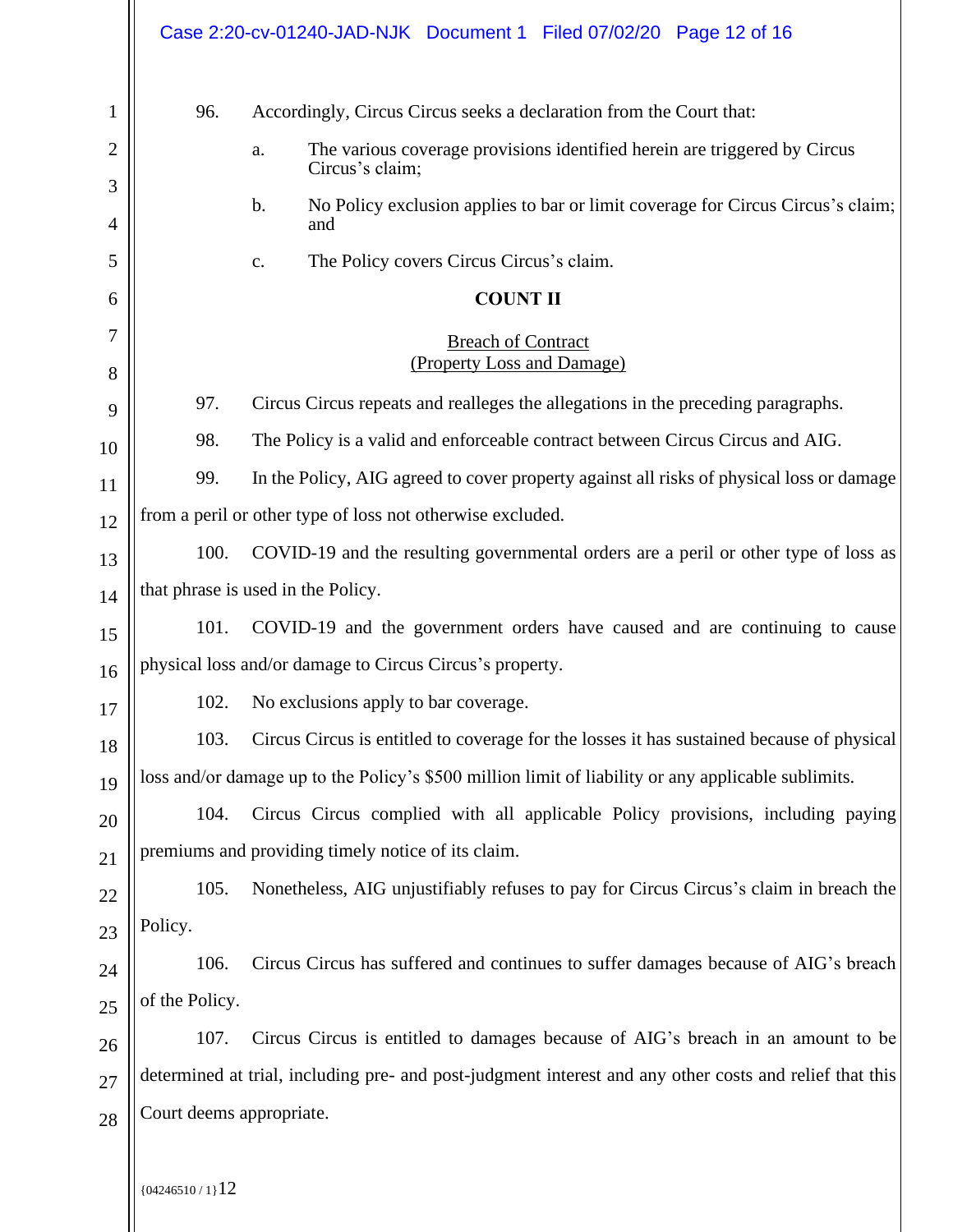# **COUNT III**

#### **Breach of Contract** (Time Element Coverage)

| $\overline{2}$ |                          | <b>Breach of Contract</b><br>(Time Element Coverage)                                                       |  |
|----------------|--------------------------|------------------------------------------------------------------------------------------------------------|--|
| 3              | 108.                     | Circus Circus repeats and realleges the allegations in the preceding paragraphs.                           |  |
| $\overline{4}$ | 109.                     | The Policy is a valid and enforceable contract between Circus Circus and AIG.                              |  |
| 5              | 110.                     | In the Policy, AIG agreed to cover Circus Circus's loss of income and extra expense                        |  |
| 6              |                          | sustained during the interruption of its business operations directly resulting from a peril or other type |  |
| 7              |                          | of loss not otherwise excluded, as provided in the Time Element Coverage section.                          |  |
| 8              | 111.                     | COVID-19 and the resulting governmental orders are a peril or other type of loss as                        |  |
| 9              |                          | that phrase is used in the Policy.                                                                         |  |
| 10             | 112.                     | Circus Circus has sustained and will continue to sustain loss of income and extra                          |  |
| 11             |                          |                                                                                                            |  |
| 12             |                          | expenses due to the necessary interruption of its business operations as a direct result of COVID-19 at    |  |
| 13             |                          | its property and the government orders impacting its property.                                             |  |
| 14             | 113.                     | As well, COVID-19 poses a serious or immediate danger to its property.                                     |  |
| 15             | 114.                     | No exclusions apply to bar coverage.                                                                       |  |
| 16             | 115.                     | Circus Circus is entitled to coverage for the loss of income and extra expenses sustained                  |  |
| 17             |                          | up to the Policy's \$96,774,307 limit of liability or any applicable sublimits.                            |  |
| 18             | 116.                     | Circus Circus complied with all applicable Policy provisions, including paying                             |  |
| 19             |                          | premiums and providing timely notice of its claim.                                                         |  |
| 20             | 117.                     | Nonetheless, AIG unjustifiably refuses to pay for these losses and expenses in breach                      |  |
| 21             | the Policy.              |                                                                                                            |  |
| 22             | 118.                     | Circus Circus has suffered and continues to suffer damages because of AIG's breach                         |  |
| 23             | of the Policy.           |                                                                                                            |  |
| 24             | 119.                     | Circus Circus is entitled to damages because of AIG's breach in an amount to be                            |  |
| 25             |                          | determined at trial, including pre- and post-judgment interest and any other costs and relief that this    |  |
| 26             | Court deems appropriate. |                                                                                                            |  |
| 27             |                          |                                                                                                            |  |
| 28             |                          |                                                                                                            |  |
|                |                          |                                                                                                            |  |

 ${04246510 / 1}13$ 

1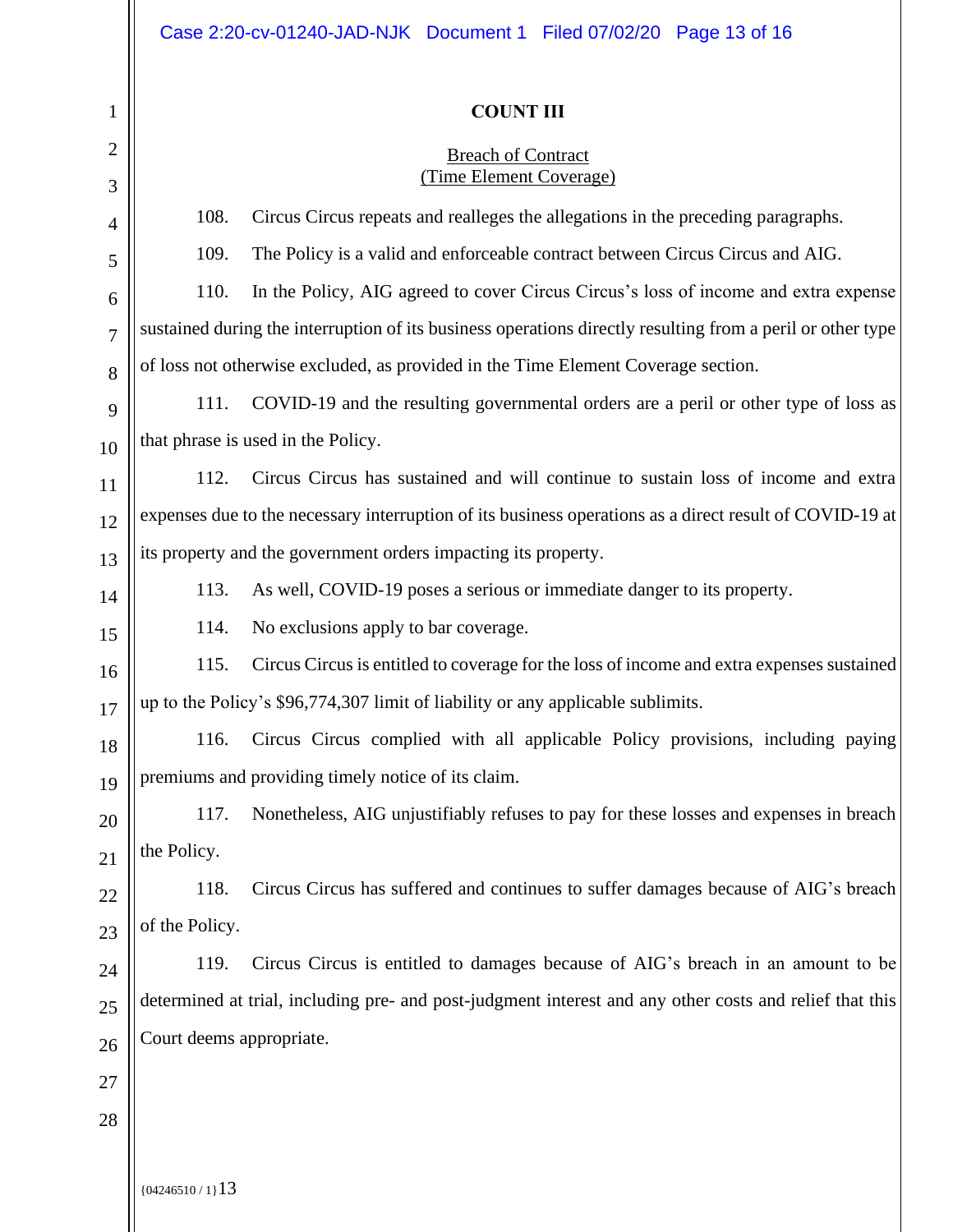### **COUNT IV**

#### **Breach of Contract** (Additional Time Element Coverages)

| 3              |                          | (Auditional Time Element Coverages)                                                                     |  |
|----------------|--------------------------|---------------------------------------------------------------------------------------------------------|--|
| $\overline{4}$ | 120.                     | Circus Circus repeats and realleges the allegations in the preceding paragraphs.                        |  |
| 5              | 121.                     | The Policy is a valid and enforceable contract between Circus Circus and AIG.                           |  |
| 6              | 122.                     | In the Policy, AIG agreed to afford coverage for the loss of income and extra expense                   |  |
| $\overline{7}$ |                          | sustained by Circus Circus as provided in the Policy's Additional Time Element Coverages section.       |  |
| 8              | 123.                     | COVID-19 and the resulting governmental orders are a peril or other type of loss as                     |  |
| 9              |                          | that phrase is used in the Policy.                                                                      |  |
| 10             | 124.                     | COVID-19 and the government orders have caused and, upon information and belief,                        |  |
| 11             |                          | are continuing to cause physical loss and/or damage to the property of others that has caused Circus    |  |
| 12             |                          | Circus to sustain loss of income and extra expense that is covered under the Policy's Additional Time   |  |
| 13             |                          | Element Coverages section.                                                                              |  |
| 14             | 125.                     | No exclusions apply to bar coverage.                                                                    |  |
| 15             | 126.                     | Circus Circus is entitled to coverage for the loss of income and extra expense sustained                |  |
| 16             |                          | up to each applicable limit of liability or any applicable sublimits.                                   |  |
| 17             | 127.                     | Circus Circus complied with all applicable Policy provisions, including paying                          |  |
| 18             |                          | premiums and providing timely notice of its claim.                                                      |  |
| 19             | 128.                     | Nonetheless, AIG unjustifiably refuses to pay for these losses and expenses in breach                   |  |
| 20             | the Policy.              |                                                                                                         |  |
| 21             | 129.                     | Circus Circus has suffered and continues to suffer damages because of AIG's breach                      |  |
| 22             | of the Policy.           |                                                                                                         |  |
| 23             | 130.                     | Circus Circus is entitled to damages because of AIG's breach in an amount to be                         |  |
| 24             |                          | determined at trial, including pre- and post-judgment interest and any other costs and relief that this |  |
| 25             | Court deems appropriate. |                                                                                                         |  |
| 26             |                          |                                                                                                         |  |
| 27             |                          |                                                                                                         |  |
| 28             |                          |                                                                                                         |  |
|                |                          |                                                                                                         |  |

{04246510 / 1}14

1

2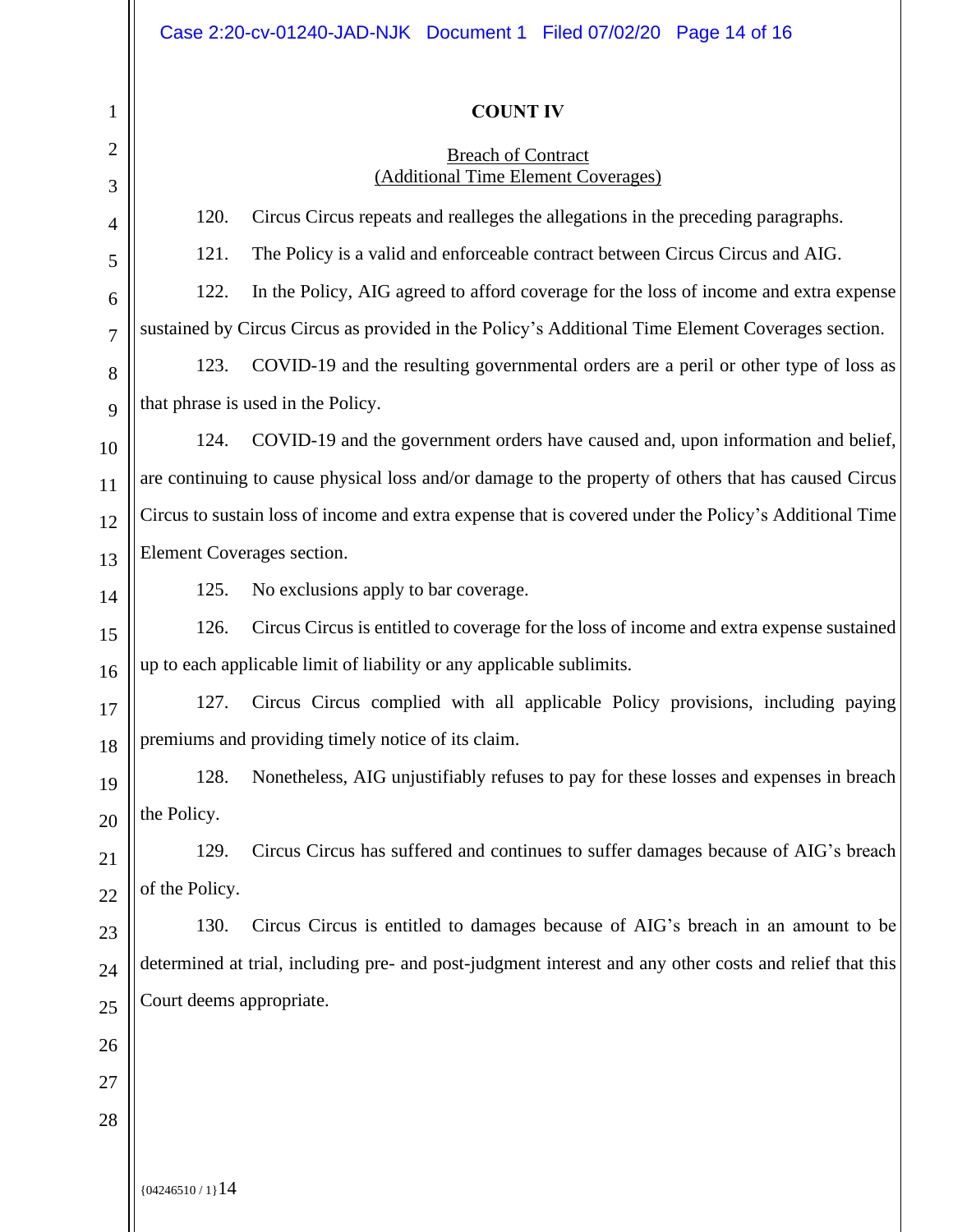|              |                                                               | Case 2:20-cv-01240-JAD-NJK Document 1 Filed 07/02/20 Page 15 of 16                               |  |  |  |  |  |
|--------------|---------------------------------------------------------------|--------------------------------------------------------------------------------------------------|--|--|--|--|--|
| $\mathbf{1}$ |                                                               | <b>PRAYER FOR RELIEF</b>                                                                         |  |  |  |  |  |
| $\mathbf{2}$ |                                                               | <b>Wherefore, Circus Circus prays for judgment against AIG as follows:</b>                       |  |  |  |  |  |
| 3            | 1)                                                            | A declaration from the Court that:                                                               |  |  |  |  |  |
| 4            |                                                               | The various coverage provisions identified herein are triggered by Circus<br>a.                  |  |  |  |  |  |
| 5            |                                                               | Circus's claim;                                                                                  |  |  |  |  |  |
| 6            |                                                               | No Policy exclusion applies to bar or limit coverage for Circus Circus's claim;<br>$\mathbf b$ . |  |  |  |  |  |
| 7            |                                                               | and                                                                                              |  |  |  |  |  |
| 8            |                                                               | The Policy covers Circus Circus's claim.<br>$\mathbf{C}.$                                        |  |  |  |  |  |
| 9            | 2)                                                            | For special and consequential damages against AIG in an amount in to be proved at                |  |  |  |  |  |
| 10           |                                                               | trial in excess of $$75,000.00;$                                                                 |  |  |  |  |  |
| 11           | 3)                                                            | Pre and Post-judgment interest as provided by law;                                               |  |  |  |  |  |
| 12           | 4)                                                            | An award of attorney's fees and costs of suit incurred; and                                      |  |  |  |  |  |
| 13           | 5)                                                            | For such other and further relief as the Court deems just and proper.                            |  |  |  |  |  |
| 14           |                                                               | <b>JURY TRIAL DEMANDED</b>                                                                       |  |  |  |  |  |
| 15           | Circus Circus demands trial by jury on all issues so triable. |                                                                                                  |  |  |  |  |  |
| 16           |                                                               |                                                                                                  |  |  |  |  |  |
| 17           | Date: July 2, 2020                                            | Respectfully submitted,<br>PLAINTIFF CIRCUS CIRCUS LV, LP                                        |  |  |  |  |  |
| 18           |                                                               | By and through its attorneys,                                                                    |  |  |  |  |  |
| 19           |                                                               | /s/ Renee M. Finch<br>Renee M. Finch                                                             |  |  |  |  |  |
| 20           |                                                               | Nevada State Bar 13118                                                                           |  |  |  |  |  |
| 21           |                                                               | <b>MESSNER REEVES LLP</b><br>8945 W. Russell Road, Suite 300                                     |  |  |  |  |  |
| 22           |                                                               | Las Vegas, NV 89148<br>Phone: (702) 363-5100                                                     |  |  |  |  |  |
| 23           |                                                               | Email: rfinch@messner.com                                                                        |  |  |  |  |  |
| 24           |                                                               | Michael S. Levine ( <i>pro hac vice</i> forthcoming)                                             |  |  |  |  |  |
| 25           |                                                               | HUNTON ANDREWS KURTH LLP<br>2200 Pennsylvania Ave. NW                                            |  |  |  |  |  |
| 26           |                                                               | Washington, DC 20037<br>Phone: (202) 955-1500                                                    |  |  |  |  |  |
| 27           |                                                               | Email: mlevine@hunton.com                                                                        |  |  |  |  |  |
| 28           |                                                               |                                                                                                  |  |  |  |  |  |
|              |                                                               |                                                                                                  |  |  |  |  |  |
|              | ${04246510 / 1}$ 15                                           |                                                                                                  |  |  |  |  |  |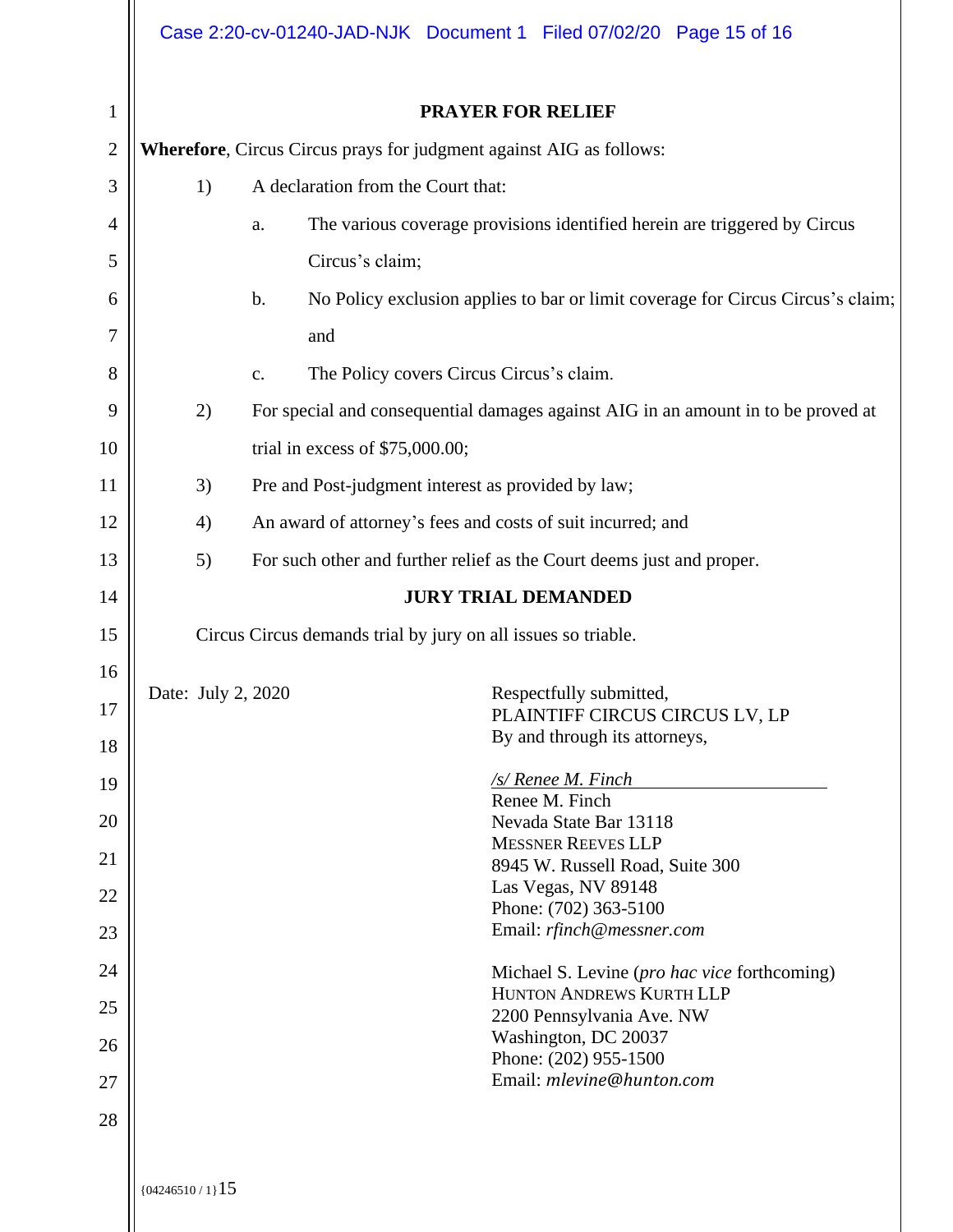|                                                                                      | Case 2:20-cv-01240-JAD-NJK Document 1 Filed 07/02/20 Page 16 of 16                                                                                                                                                                                                                                                                                                                                                                                                  |
|--------------------------------------------------------------------------------------|---------------------------------------------------------------------------------------------------------------------------------------------------------------------------------------------------------------------------------------------------------------------------------------------------------------------------------------------------------------------------------------------------------------------------------------------------------------------|
| $\mathbf{1}$<br>$\overline{2}$<br>3<br>$\overline{4}$<br>5<br>6<br>7<br>8<br>9<br>10 | Kevin V. Small (pro hac vice forthcoming)<br>HUNTON ANDREWS KURTH LLP<br>200 Park Ave, 52 Fl.<br>New York, NY 10166<br>Phone: (212) 309-1226<br>Email: ksmall@hunton.com<br>Harry L. Manion, III (pro hac vice forthcoming)<br>Christopher Cunio (pro hac vice forthcoming)<br>HUNTON ANDREWS KURTH LLP<br>60 State Street, Suite 2400<br>Boston, MA 02109<br>Phone: (617) 648-2800<br>Fax: (617) 433-5022<br>Email: hmanion@hunton.com<br>Email: ccunio@hunton.com |
| 11                                                                                   |                                                                                                                                                                                                                                                                                                                                                                                                                                                                     |
| 12                                                                                   |                                                                                                                                                                                                                                                                                                                                                                                                                                                                     |
| 13                                                                                   |                                                                                                                                                                                                                                                                                                                                                                                                                                                                     |
| 14                                                                                   |                                                                                                                                                                                                                                                                                                                                                                                                                                                                     |
| 15                                                                                   |                                                                                                                                                                                                                                                                                                                                                                                                                                                                     |
| 16                                                                                   |                                                                                                                                                                                                                                                                                                                                                                                                                                                                     |
| $17\,$                                                                               |                                                                                                                                                                                                                                                                                                                                                                                                                                                                     |
| 18                                                                                   |                                                                                                                                                                                                                                                                                                                                                                                                                                                                     |
| 19                                                                                   |                                                                                                                                                                                                                                                                                                                                                                                                                                                                     |
| $20\,$                                                                               |                                                                                                                                                                                                                                                                                                                                                                                                                                                                     |
| 21                                                                                   |                                                                                                                                                                                                                                                                                                                                                                                                                                                                     |
| $22\,$                                                                               |                                                                                                                                                                                                                                                                                                                                                                                                                                                                     |
| $23\,$<br>24                                                                         |                                                                                                                                                                                                                                                                                                                                                                                                                                                                     |
| 25                                                                                   |                                                                                                                                                                                                                                                                                                                                                                                                                                                                     |
| $26\,$                                                                               |                                                                                                                                                                                                                                                                                                                                                                                                                                                                     |
| $27\,$                                                                               |                                                                                                                                                                                                                                                                                                                                                                                                                                                                     |
| $28\,$                                                                               |                                                                                                                                                                                                                                                                                                                                                                                                                                                                     |
|                                                                                      |                                                                                                                                                                                                                                                                                                                                                                                                                                                                     |
|                                                                                      | ${04246510 / 1}$ 16                                                                                                                                                                                                                                                                                                                                                                                                                                                 |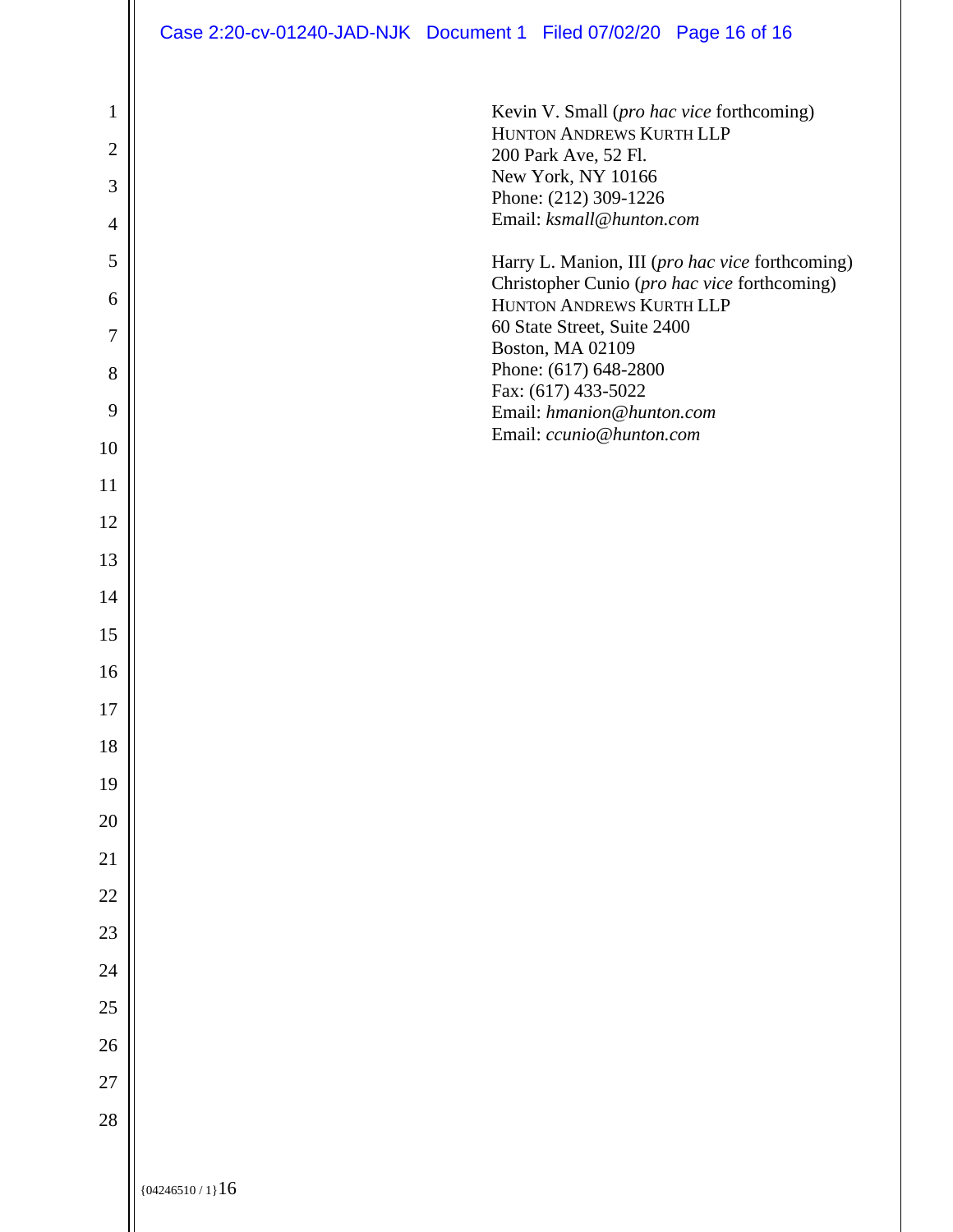# IS 44 (Rev. 06/17) **Case 2:20-cv-01240-JAD-VIK COVER SHEET**iled 07/02/20 Page 1 of 2

The JS 44 civil cover sheet and the information contained herein neither replace nor supplement the filing and service of pleadings or other papers as required by law, except as provided by local rules of court. This form,

| I. (a) PLAINTIFFS                                                  |                                                     |                                                    |  | <b>DEFENDANTS</b>                                                                                                                                                                                                                                                                                                                                                                                                                                                                                                                                                                                                                                                                                                                                                                                                                                                                                                                                                                                                                                                                                                                                                                                                                                                                                                                                                                                                                                                                                                                                                                                                                                                                      |                                                 |                                                                 |                                                          |                             |  |  |
|--------------------------------------------------------------------|-----------------------------------------------------|----------------------------------------------------|--|----------------------------------------------------------------------------------------------------------------------------------------------------------------------------------------------------------------------------------------------------------------------------------------------------------------------------------------------------------------------------------------------------------------------------------------------------------------------------------------------------------------------------------------------------------------------------------------------------------------------------------------------------------------------------------------------------------------------------------------------------------------------------------------------------------------------------------------------------------------------------------------------------------------------------------------------------------------------------------------------------------------------------------------------------------------------------------------------------------------------------------------------------------------------------------------------------------------------------------------------------------------------------------------------------------------------------------------------------------------------------------------------------------------------------------------------------------------------------------------------------------------------------------------------------------------------------------------------------------------------------------------------------------------------------------------|-------------------------------------------------|-----------------------------------------------------------------|----------------------------------------------------------|-----------------------------|--|--|
| Circus Circus LV, LP                                               |                                                     |                                                    |  |                                                                                                                                                                                                                                                                                                                                                                                                                                                                                                                                                                                                                                                                                                                                                                                                                                                                                                                                                                                                                                                                                                                                                                                                                                                                                                                                                                                                                                                                                                                                                                                                                                                                                        |                                                 |                                                                 |                                                          |                             |  |  |
| (b) County of Residence of First Listed Plaintiff                  |                                                     |                                                    |  |                                                                                                                                                                                                                                                                                                                                                                                                                                                                                                                                                                                                                                                                                                                                                                                                                                                                                                                                                                                                                                                                                                                                                                                                                                                                                                                                                                                                                                                                                                                                                                                                                                                                                        |                                                 |                                                                 |                                                          |                             |  |  |
|                                                                    | (EXCEPT IN U.S. PLAINTIFF CASES)                    |                                                    |  |                                                                                                                                                                                                                                                                                                                                                                                                                                                                                                                                                                                                                                                                                                                                                                                                                                                                                                                                                                                                                                                                                                                                                                                                                                                                                                                                                                                                                                                                                                                                                                                                                                                                                        |                                                 |                                                                 |                                                          |                             |  |  |
|                                                                    |                                                     |                                                    |  | AIG Specialty Insurance Company<br>County of Residence of First Listed Defendant<br>(IN U.S. PLAINTIFF CASES ONLY)<br>IN LAND CONDEMNATION CASES, USE THE LOCATION OF<br>NOTE:<br>THE TRACT OF LAND INVOLVED.<br>Attorneys (If Known)<br><b>III. CITIZENSHIP OF PRINCIPAL PARTIES</b> (Place an "X" in One Box for Plaintiff<br>(For Diversity Cases Only)<br>and One Box for Defendant)<br><b>DEF</b><br><b>PTF</b><br><b>PTF</b><br><b>DEF</b><br>$\mathbf{\times}$ 1<br>$\boxtimes$ 4<br>$\Box$ 1<br>Incorporated or Principal Place<br>$\Box$ 4<br>of Business In This State<br>$\mathbf{\times}$ 2 Incorporated <i>and</i> Principal Place<br>$\mathbf{X}$ 5<br>$\Box$ 2<br>$\Box$ 5<br>of Business In Another State<br>$\Box$ 3 Foreign Nation<br>$\Box$ 6<br>$\Box$ 6<br>$\Box$ 3<br>Click here for: Nature of Suit Code Descriptions.<br><b>OTHER STATUTES</b><br><b>FORFEITURE/PENALTY</b><br><b>BANKRUPTCY</b><br>5 625 Drug Related Seizure<br>158 122 Appeal 28 USC 158<br>□ 375 False Claims Act<br>1 423 Withdrawal<br>of Property 21 USC 881<br>$\Box$ 376 Qui Tam (31 USC<br>28 USC 157<br>3729(a)<br>$\Box$ 400 State Reapportionment<br><b>PROPERTY RIGHTS</b><br>$\Box$ 410 Antitrust<br>$\Box$ 820 Copyrights<br>$\Box$ 430 Banks and Banking<br>30 Patent<br>$\Box$ 450 Commerce<br>335 Patent - Abbreviated<br>$\Box$ 460 Deportation<br>1 470 Racketeer Influenced and<br>New Drug Application<br>□ 840 Trademark<br><b>Corrupt Organizations</b><br><b>LABOR</b><br><b>SOCIAL SECURITY</b><br>480 Consumer Credit<br>710 Fair Labor Standards<br>$\Box$ 861 HIA (1395ff)<br>□ 490 Cable/Sat TV<br>$\Box$ 862 Black Lung (923)<br>□ 850 Securities/Commodities/ |                                                 |                                                                 |                                                          |                             |  |  |
| (C) Attorneys (Firm Name, Address, and Telephone Number)           |                                                     |                                                    |  |                                                                                                                                                                                                                                                                                                                                                                                                                                                                                                                                                                                                                                                                                                                                                                                                                                                                                                                                                                                                                                                                                                                                                                                                                                                                                                                                                                                                                                                                                                                                                                                                                                                                                        |                                                 |                                                                 |                                                          |                             |  |  |
| See attached                                                       |                                                     |                                                    |  |                                                                                                                                                                                                                                                                                                                                                                                                                                                                                                                                                                                                                                                                                                                                                                                                                                                                                                                                                                                                                                                                                                                                                                                                                                                                                                                                                                                                                                                                                                                                                                                                                                                                                        |                                                 |                                                                 |                                                          |                             |  |  |
|                                                                    |                                                     |                                                    |  |                                                                                                                                                                                                                                                                                                                                                                                                                                                                                                                                                                                                                                                                                                                                                                                                                                                                                                                                                                                                                                                                                                                                                                                                                                                                                                                                                                                                                                                                                                                                                                                                                                                                                        |                                                 |                                                                 |                                                          |                             |  |  |
| <b>II. BASIS OF JURISDICTION</b> (Place an "X" in One Box Only)    |                                                     |                                                    |  |                                                                                                                                                                                                                                                                                                                                                                                                                                                                                                                                                                                                                                                                                                                                                                                                                                                                                                                                                                                                                                                                                                                                                                                                                                                                                                                                                                                                                                                                                                                                                                                                                                                                                        |                                                 |                                                                 |                                                          |                             |  |  |
| $\Box$ 1 U.S. Government                                           | $\Box$ 3 Federal Question                           |                                                    |  |                                                                                                                                                                                                                                                                                                                                                                                                                                                                                                                                                                                                                                                                                                                                                                                                                                                                                                                                                                                                                                                                                                                                                                                                                                                                                                                                                                                                                                                                                                                                                                                                                                                                                        |                                                 |                                                                 |                                                          |                             |  |  |
| Plaintiff                                                          | (U.S. Government Not a Party)                       |                                                    |  | Citizen of This State                                                                                                                                                                                                                                                                                                                                                                                                                                                                                                                                                                                                                                                                                                                                                                                                                                                                                                                                                                                                                                                                                                                                                                                                                                                                                                                                                                                                                                                                                                                                                                                                                                                                  |                                                 |                                                                 |                                                          |                             |  |  |
| $\Box$ 2 U.S. Government<br>Defendant                              | $\blacktriangleright$ 4 Diversity                   | (Indicate Citizenship of Parties in Item III)      |  | Citizen of Another State                                                                                                                                                                                                                                                                                                                                                                                                                                                                                                                                                                                                                                                                                                                                                                                                                                                                                                                                                                                                                                                                                                                                                                                                                                                                                                                                                                                                                                                                                                                                                                                                                                                               |                                                 |                                                                 |                                                          |                             |  |  |
|                                                                    |                                                     |                                                    |  | Citizen or Subject of a<br>Foreign Country                                                                                                                                                                                                                                                                                                                                                                                                                                                                                                                                                                                                                                                                                                                                                                                                                                                                                                                                                                                                                                                                                                                                                                                                                                                                                                                                                                                                                                                                                                                                                                                                                                             |                                                 |                                                                 |                                                          |                             |  |  |
| <b>IV. NATURE OF SUIT</b> (Place an "X" in One Box Only)           |                                                     |                                                    |  |                                                                                                                                                                                                                                                                                                                                                                                                                                                                                                                                                                                                                                                                                                                                                                                                                                                                                                                                                                                                                                                                                                                                                                                                                                                                                                                                                                                                                                                                                                                                                                                                                                                                                        |                                                 |                                                                 |                                                          |                             |  |  |
| <b>CONTRACT</b><br>$\mathbf{\times}$ 110 Insurance                 | PERSONAL INJURY                                     | <b>TORTS</b><br>PERSONAL INJURY                    |  |                                                                                                                                                                                                                                                                                                                                                                                                                                                                                                                                                                                                                                                                                                                                                                                                                                                                                                                                                                                                                                                                                                                                                                                                                                                                                                                                                                                                                                                                                                                                                                                                                                                                                        |                                                 |                                                                 |                                                          |                             |  |  |
| $\Box$ 120 Marine                                                  | $\Box$ 310 Airplane                                 | $\Box$ 365 Personal Injury -                       |  |                                                                                                                                                                                                                                                                                                                                                                                                                                                                                                                                                                                                                                                                                                                                                                                                                                                                                                                                                                                                                                                                                                                                                                                                                                                                                                                                                                                                                                                                                                                                                                                                                                                                                        |                                                 |                                                                 |                                                          |                             |  |  |
| □ 130 Miller Act<br>$\Box$ 140 Negotiable Instrument               | □ 315 Airplane Product<br>Liability                 | <b>Product Liability</b><br>367 Health Care/       |  | $\Box$ 690 Other                                                                                                                                                                                                                                                                                                                                                                                                                                                                                                                                                                                                                                                                                                                                                                                                                                                                                                                                                                                                                                                                                                                                                                                                                                                                                                                                                                                                                                                                                                                                                                                                                                                                       |                                                 |                                                                 |                                                          |                             |  |  |
| $\Box$ 150 Recovery of Overpayment                                 | $\Box$ 320 Assault, Libel &                         | Pharmaceutical                                     |  |                                                                                                                                                                                                                                                                                                                                                                                                                                                                                                                                                                                                                                                                                                                                                                                                                                                                                                                                                                                                                                                                                                                                                                                                                                                                                                                                                                                                                                                                                                                                                                                                                                                                                        |                                                 |                                                                 |                                                          |                             |  |  |
| & Enforcement of Judgment<br>□ 151 Medicare Act                    | Slander<br>□ 330 Federal Employers'                 | Personal Injury<br><b>Product Liability</b>        |  |                                                                                                                                                                                                                                                                                                                                                                                                                                                                                                                                                                                                                                                                                                                                                                                                                                                                                                                                                                                                                                                                                                                                                                                                                                                                                                                                                                                                                                                                                                                                                                                                                                                                                        |                                                 |                                                                 |                                                          |                             |  |  |
| $\Box$ 152 Recovery of Defaulted                                   | Liability                                           | 368 Asbestos Personal                              |  |                                                                                                                                                                                                                                                                                                                                                                                                                                                                                                                                                                                                                                                                                                                                                                                                                                                                                                                                                                                                                                                                                                                                                                                                                                                                                                                                                                                                                                                                                                                                                                                                                                                                                        |                                                 |                                                                 |                                                          |                             |  |  |
| <b>Student Loans</b><br>(Excludes Veterans)                        | $\Box$ 340 Marine<br>□ 345 Marine Product           | <b>Injury Product</b><br>Liability                 |  |                                                                                                                                                                                                                                                                                                                                                                                                                                                                                                                                                                                                                                                                                                                                                                                                                                                                                                                                                                                                                                                                                                                                                                                                                                                                                                                                                                                                                                                                                                                                                                                                                                                                                        |                                                 |                                                                 |                                                          |                             |  |  |
| 153 Recovery of Overpayment                                        | Liability                                           | PERSONAL PROPERTY                                  |  |                                                                                                                                                                                                                                                                                                                                                                                                                                                                                                                                                                                                                                                                                                                                                                                                                                                                                                                                                                                                                                                                                                                                                                                                                                                                                                                                                                                                                                                                                                                                                                                                                                                                                        |                                                 |                                                                 |                                                          |                             |  |  |
| of Veteran's Benefits<br>$\Box$ 160 Stockholders' Suits            | □ 350 Motor Vehicle<br>□ 355 Motor Vehicle          | □ 370 Other Fraud<br>$\Box$ 371 Truth in Lending   |  | Act                                                                                                                                                                                                                                                                                                                                                                                                                                                                                                                                                                                                                                                                                                                                                                                                                                                                                                                                                                                                                                                                                                                                                                                                                                                                                                                                                                                                                                                                                                                                                                                                                                                                                    |                                                 |                                                                 |                                                          |                             |  |  |
| 190 Other Contract                                                 | <b>Product Liability</b>                            | 380 Other Personal                                 |  | 720 Labor/Management                                                                                                                                                                                                                                                                                                                                                                                                                                                                                                                                                                                                                                                                                                                                                                                                                                                                                                                                                                                                                                                                                                                                                                                                                                                                                                                                                                                                                                                                                                                                                                                                                                                                   |                                                 | $\Box$ 863 DIWC/DIWW (405(g))                                   | Exchange                                                 |                             |  |  |
| □ 195 Contract Product Liability<br>$\Box$ 196 Franchise           | 360 Other Personal<br>Injury                        | <b>Property Damage</b><br>385 Property Damage      |  | Relations<br>740 Railway Labor Act                                                                                                                                                                                                                                                                                                                                                                                                                                                                                                                                                                                                                                                                                                                                                                                                                                                                                                                                                                                                                                                                                                                                                                                                                                                                                                                                                                                                                                                                                                                                                                                                                                                     | □ 864 SSID Title XVI<br>$\Box$ 865 RSI (405(g)) |                                                                 | □ 890 Other Statutory Actions<br>□ 891 Agricultural Acts |                             |  |  |
|                                                                    | $\Box$ 362 Personal Injury -                        | Product Liability                                  |  | 751 Family and Medical                                                                                                                                                                                                                                                                                                                                                                                                                                                                                                                                                                                                                                                                                                                                                                                                                                                                                                                                                                                                                                                                                                                                                                                                                                                                                                                                                                                                                                                                                                                                                                                                                                                                 |                                                 |                                                                 | <b>1 893 Environmental Matters</b>                       |                             |  |  |
| <b>REAL PROPERTY</b>                                               | <b>Medical Malpractice</b><br><b>CIVIL RIGHTS</b>   | <b>PRISONER PETITIONS</b>                          |  | Leave Act<br>$\Box$ 790 Other Labor Litigation                                                                                                                                                                                                                                                                                                                                                                                                                                                                                                                                                                                                                                                                                                                                                                                                                                                                                                                                                                                                                                                                                                                                                                                                                                                                                                                                                                                                                                                                                                                                                                                                                                         |                                                 | <b>FEDERAL TAX SUITS</b>                                        | □ 895 Freedom of Information<br>Act                      |                             |  |  |
| 210 Land Condemnation                                              | $\Box$ 440 Other Civil Rights                       | <b>Habeas Corpus:</b>                              |  | $\Box$ 791 Employee Retirement                                                                                                                                                                                                                                                                                                                                                                                                                                                                                                                                                                                                                                                                                                                                                                                                                                                                                                                                                                                                                                                                                                                                                                                                                                                                                                                                                                                                                                                                                                                                                                                                                                                         |                                                 | □ 870 Taxes (U.S. Plaintiff                                     | □ 896 Arbitration                                        |                             |  |  |
| 220 Foreclosure<br>230 Rent Lease & Ejectment                      | $\Box$ 441 Voting<br>$\Box$ 442 Employment          | 463 Alien Detainee<br>$\Box$ 510 Motions to Vacate |  | Income Security Act                                                                                                                                                                                                                                                                                                                                                                                                                                                                                                                                                                                                                                                                                                                                                                                                                                                                                                                                                                                                                                                                                                                                                                                                                                                                                                                                                                                                                                                                                                                                                                                                                                                                    |                                                 | or Defendant)<br>□ 871 IRS-Third Party                          | □ 899 Administrative Procedure                           | Act/Review or Appeal of     |  |  |
| 240 Torts to Land                                                  | $\Box$ 443 Housing/                                 | Sentence                                           |  |                                                                                                                                                                                                                                                                                                                                                                                                                                                                                                                                                                                                                                                                                                                                                                                                                                                                                                                                                                                                                                                                                                                                                                                                                                                                                                                                                                                                                                                                                                                                                                                                                                                                                        |                                                 | 26 USC 7609                                                     |                                                          | <b>Agency Decision</b>      |  |  |
| $\Box$ 245 Tort Product Liability<br>290 All Other Real Property   | Accommodations<br>$\Box$ 445 Amer. w/Disabilities - | □ 530 General<br>535 Death Penalty                 |  | <b>IMMIGRATION</b>                                                                                                                                                                                                                                                                                                                                                                                                                                                                                                                                                                                                                                                                                                                                                                                                                                                                                                                                                                                                                                                                                                                                                                                                                                                                                                                                                                                                                                                                                                                                                                                                                                                                     |                                                 |                                                                 | $\Box$ 950 Constitutionality of<br><b>State Statutes</b> |                             |  |  |
|                                                                    | Employment<br>$\Box$ 446 Amer. w/Disabilities       | Other:<br>$\Box$ 540 Mandamus & Other              |  | 1462 Naturalization Application<br>$\Box$ 465 Other Immigration                                                                                                                                                                                                                                                                                                                                                                                                                                                                                                                                                                                                                                                                                                                                                                                                                                                                                                                                                                                                                                                                                                                                                                                                                                                                                                                                                                                                                                                                                                                                                                                                                        |                                                 |                                                                 |                                                          |                             |  |  |
|                                                                    | Other                                               | $\Box$ 550 Civil Rights                            |  | Actions                                                                                                                                                                                                                                                                                                                                                                                                                                                                                                                                                                                                                                                                                                                                                                                                                                                                                                                                                                                                                                                                                                                                                                                                                                                                                                                                                                                                                                                                                                                                                                                                                                                                                |                                                 |                                                                 |                                                          |                             |  |  |
|                                                                    | 448 Education                                       | 555 Prison Condition<br>560 Civil Detainee -       |  |                                                                                                                                                                                                                                                                                                                                                                                                                                                                                                                                                                                                                                                                                                                                                                                                                                                                                                                                                                                                                                                                                                                                                                                                                                                                                                                                                                                                                                                                                                                                                                                                                                                                                        |                                                 |                                                                 |                                                          |                             |  |  |
|                                                                    |                                                     | Conditions of                                      |  |                                                                                                                                                                                                                                                                                                                                                                                                                                                                                                                                                                                                                                                                                                                                                                                                                                                                                                                                                                                                                                                                                                                                                                                                                                                                                                                                                                                                                                                                                                                                                                                                                                                                                        |                                                 |                                                                 |                                                          |                             |  |  |
|                                                                    |                                                     | Confinement                                        |  |                                                                                                                                                                                                                                                                                                                                                                                                                                                                                                                                                                                                                                                                                                                                                                                                                                                                                                                                                                                                                                                                                                                                                                                                                                                                                                                                                                                                                                                                                                                                                                                                                                                                                        |                                                 |                                                                 |                                                          |                             |  |  |
| V. ORIGIN (Place an "X" in One Box Only)<br>$\boxtimes$ 1 Original | $\Box$ 2 Removed from<br>$\Box$ 3                   | Remanded from                                      |  | $\Box$ 4 Reinstated or $\Box$ 5 Transferred from                                                                                                                                                                                                                                                                                                                                                                                                                                                                                                                                                                                                                                                                                                                                                                                                                                                                                                                                                                                                                                                                                                                                                                                                                                                                                                                                                                                                                                                                                                                                                                                                                                       |                                                 | $\Box$ 6 Multidistrict                                          |                                                          | $\Box$ 8 Multidistrict      |  |  |
| Proceeding                                                         | <b>State Court</b>                                  | <b>Appellate Court</b>                             |  | Reopened<br>(specify)                                                                                                                                                                                                                                                                                                                                                                                                                                                                                                                                                                                                                                                                                                                                                                                                                                                                                                                                                                                                                                                                                                                                                                                                                                                                                                                                                                                                                                                                                                                                                                                                                                                                  | <b>Another District</b>                         | Litigation -<br>Transfer                                        |                                                          | Litigation -<br>Direct File |  |  |
|                                                                    | 28 U.S.C. § 1332                                    |                                                    |  | Cite the U.S. Civil Statute under which you are filing (Do not cite jurisdictional statutes unless diversity):                                                                                                                                                                                                                                                                                                                                                                                                                                                                                                                                                                                                                                                                                                                                                                                                                                                                                                                                                                                                                                                                                                                                                                                                                                                                                                                                                                                                                                                                                                                                                                         |                                                 |                                                                 |                                                          |                             |  |  |
| VI. CAUSE OF ACTION                                                | Brief description of cause:                         |                                                    |  |                                                                                                                                                                                                                                                                                                                                                                                                                                                                                                                                                                                                                                                                                                                                                                                                                                                                                                                                                                                                                                                                                                                                                                                                                                                                                                                                                                                                                                                                                                                                                                                                                                                                                        |                                                 |                                                                 |                                                          |                             |  |  |
|                                                                    |                                                     |                                                    |  | Bad faith breach of contract and declaratory judgment under an "all risks" insurance policy                                                                                                                                                                                                                                                                                                                                                                                                                                                                                                                                                                                                                                                                                                                                                                                                                                                                                                                                                                                                                                                                                                                                                                                                                                                                                                                                                                                                                                                                                                                                                                                            |                                                 |                                                                 |                                                          |                             |  |  |
| VII. REQUESTED IN<br><b>COMPLAINT:</b>                             | 0<br>UNDER RULE 23, F.R.Cv.P.                       | CHECK IF THIS IS A CLASS ACTION                    |  | <b>DEMAND</b> \$<br>Exceeds \$75,000                                                                                                                                                                                                                                                                                                                                                                                                                                                                                                                                                                                                                                                                                                                                                                                                                                                                                                                                                                                                                                                                                                                                                                                                                                                                                                                                                                                                                                                                                                                                                                                                                                                   |                                                 | CHECK YES only if demanded in complaint:<br><b>JURY DEMAND:</b> | $\times$ Yes                                             | $\square$ No                |  |  |
| VIII. RELATED CASE(S)<br><b>IF ANY</b>                             | (See instructions):                                 | <b>JUDGE</b>                                       |  |                                                                                                                                                                                                                                                                                                                                                                                                                                                                                                                                                                                                                                                                                                                                                                                                                                                                                                                                                                                                                                                                                                                                                                                                                                                                                                                                                                                                                                                                                                                                                                                                                                                                                        |                                                 | DOCKET NUMBER                                                   |                                                          |                             |  |  |
| <b>DATE</b>                                                        |                                                     | SIGNATURE OF ATTORNEY OF RECORD                    |  |                                                                                                                                                                                                                                                                                                                                                                                                                                                                                                                                                                                                                                                                                                                                                                                                                                                                                                                                                                                                                                                                                                                                                                                                                                                                                                                                                                                                                                                                                                                                                                                                                                                                                        |                                                 |                                                                 |                                                          |                             |  |  |
| 07/02/2020                                                         |                                                     | /s/ Renee M. Finch, Esq.                           |  |                                                                                                                                                                                                                                                                                                                                                                                                                                                                                                                                                                                                                                                                                                                                                                                                                                                                                                                                                                                                                                                                                                                                                                                                                                                                                                                                                                                                                                                                                                                                                                                                                                                                                        |                                                 |                                                                 |                                                          |                             |  |  |
| <b>FOR OFFICE USE ONLY</b>                                         |                                                     |                                                    |  |                                                                                                                                                                                                                                                                                                                                                                                                                                                                                                                                                                                                                                                                                                                                                                                                                                                                                                                                                                                                                                                                                                                                                                                                                                                                                                                                                                                                                                                                                                                                                                                                                                                                                        |                                                 |                                                                 |                                                          |                             |  |  |
| RECEIPT#                                                           | <b>AMOUNT</b>                                       | <b>APPLYING IFP</b>                                |  | <b>JUDGE</b>                                                                                                                                                                                                                                                                                                                                                                                                                                                                                                                                                                                                                                                                                                                                                                                                                                                                                                                                                                                                                                                                                                                                                                                                                                                                                                                                                                                                                                                                                                                                                                                                                                                                           |                                                 | MAG. JUDGE                                                      |                                                          |                             |  |  |